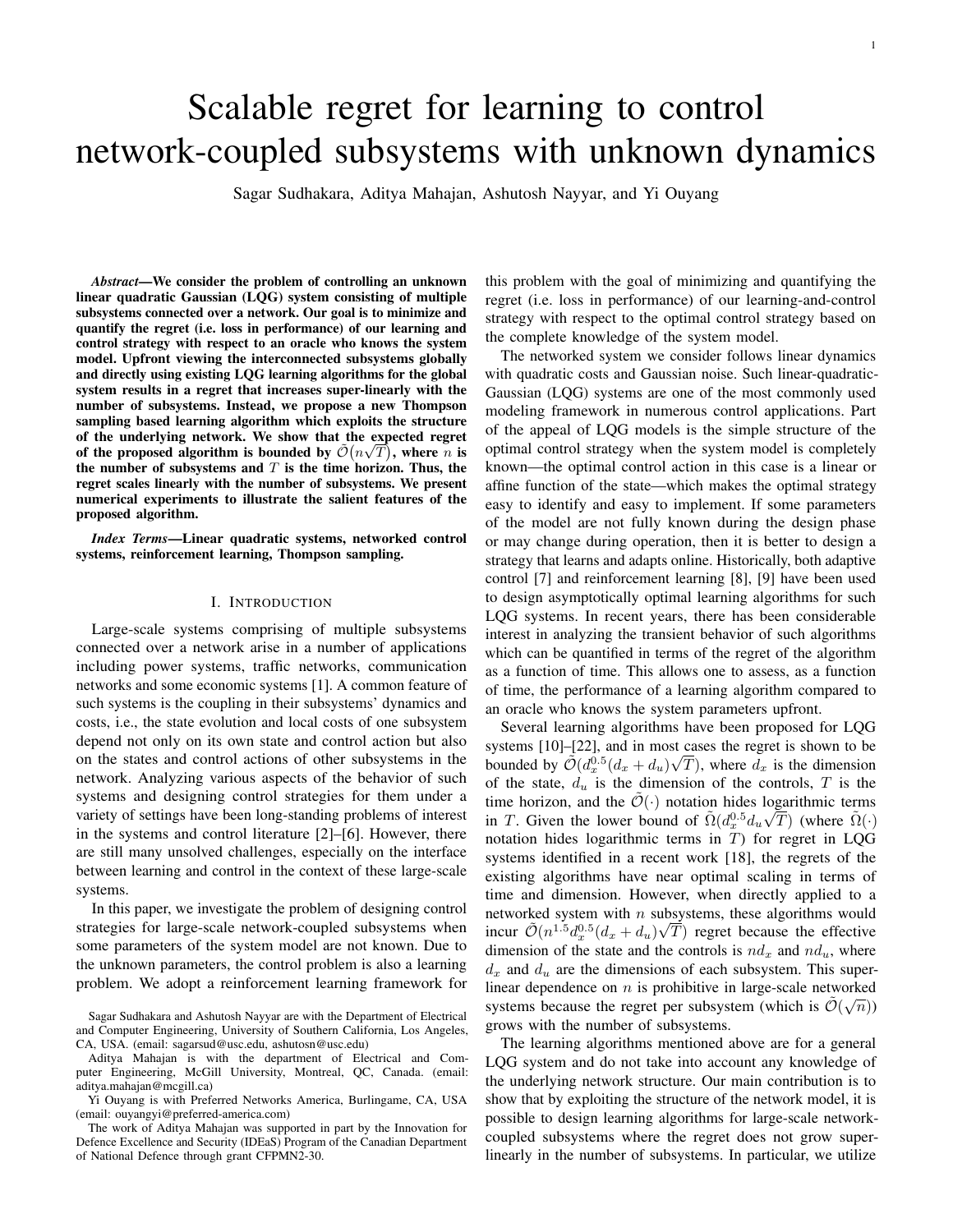a spectral decomposition technique, recently proposed in [23], to decompose the large-scale system into  $L$  decoupled systems, where  $L$  is the rank of the coupling matrix corresponding to the underlying network. Using the decoupled systems, we propose a Thompson sampling based algorithm with  $\tilde{\mathcal{O}}(n)$  $d_x^{0.5}(d_x + d_u)\sqrt{T})$  regret bound.

*a) Related work:* Broadly speaking, three classes of lowregret learning algorithms have been proposed for LQG systems: certainty equivalence (CE) based algorithms, optimism in the face of uncertainty (OFU) based algorithms, and Thompson sampling (TS) based algorithms. CE is a classical adaptive control algorithm [7]. Recent papers [15]–[19] have established near optimal high probability bounds on regret for CE-based algorithms. OFU-based algorithms are inspired by the OFU principle for multi-armed bandits [24]. Starting with the work of [10], [11], most of the papers following the OFU approach [12]–[14] also provide similar high probability regret bounds. TS-based algorithms are inspired by TS algorithm for multi-armed bandits [25]. Most papers following this approach [19]–[22] establish bounds on expected Bayesian regret of similar near-optimal orders. As argued earlier, most of these papers show that the regret scales super-linearly with the number of subsystems and are, therefore, of limited value for large-scale systems.

There is an emerging literature on learning algorithms for networked systems both for LQG models [26]–[31] and MDP models [32]–[34]. The papers on LQG models propose distributed value- or policy-based learning algorithms and analyze their convergence properties, but they do not characterize their regret. Some of the papers on MDP models [33], [34] do characterize regret bounds for OFU and TS-based learning algorithms but these bounds are not directly applicable to the LQG model considered in this paper.

An important special class of network-coupled systems is mean-field coupled subsystems [35], [36]. There has been considerable interest in reinforcement learning for mean-field models [37]–[39], but most of the literature does not consider regret. The basic mean-field coupled model can be viewed as a special case of the network-coupled subsystems considered in this paper (see Sec. VI-A). In a preliminary version of this paper [40], we proposed a TS-based algorithm for mean-field coupled subsystems which has a  $\mathcal{O}((1+1/n)\sqrt{T})$  regret per subsystem. The current paper extends the TS-based algorithm to general network-coupled subsystems and establishes scalable regret bounds for arbitrarily coupled networks.

*b) Organization:* The rest of the paper is organized as follows. In Section II, we introduce the model of networkcoupled subsystems. In Section III, we summarize the spectral decomposition idea and the resulting scalable method for synthesizing optimal control strategy when the model parameters are known. Then, in Section IV, we consider the learning problem for unknown network-coupled subsystems and present a TS-based learning algorithm with scalable regret bound. We subsequently provide regret analysis in Section V and numerical experiments in Section VI. We conclude in Section VII.

*c*) *Notation:* The notation  $A = [a^{ij}]$  means that A is the matrix that has  $a^{ij}$  as its  $(i, j)$ -th element. For a matrix A,  $A^{\dagger}$  denotes its transpose. Given matrices (or vectors)  $A_1$ ,

 $\ldots$ ,  $A_n$  with the same number of rows,  $[A_1, \ldots, A_n]$  denotes the matrix formed by horizontal concatenation. For a random vector  $v$ , var $(v)$  denotes its covariance matrix. The notation  $\mathcal{N}(\mu, \Sigma)$  denotes the multivariate Gaussian distribution with mean vector  $\mu$  and covariance matrix  $\Sigma$ .

For stabilizable  $(A, B)$  and positive definite matrices  $Q, R$ ,  $DARE(A, B, Q, R)$  denotes the unique positive semidefinite solution of the discrete time algebraic Riccati equation (DARE), which is given as

$$
S = A^{\mathsf{T}} S A - (A^{\mathsf{T}} S B)(R + B^{\mathsf{T}} S B)^{-1} (B^{\mathsf{T}} S A) + Q.
$$

# II. MODEL OF NETWORK-COUPLED SUBSYSTEMS

We start by describing a minor variation of a model of network-coupled subsystems proposed in [23]. The model in [23] was described in continuous time. We translate the model and the results to discrete time.

#### *A. System model*

*1) Graph stucture:* Consider a network consisting of n subsystems/agents connected over an undirected weighted simple graph denoted by  $\mathcal{G}(N, E, \Psi)$ , where  $N = \{1, \dots, n\}$ is the set of nodes,  $E \subseteq N \times N$  is the set of edges, and  $\Psi = [\psi^{ij}] \in \mathbb{R}^{n \times n}$  is the weighted adjacency matrix. Let  $M = [m^{ij}] \in \mathbb{R}^{n \times n}$  be a symmetric coupling matrix corresponding to the underlying graph  $\mathcal G$ . For instance,  $M$  may represent the underlying adjacency matrix (i.e.,  $M = \Psi$ ) or the underlying Laplacian matrix (i.e.,  $M = \text{diag}(\Psi \mathbb{1}_n) - \Psi$ ).

*2) State and dynamics:* The states and control actions of agents take values in  $\mathbb{R}^{d_x}$  and  $\mathbb{R}^{d_u}$ , respectively. For agent  $i \in N$ , we use  $x_t^i \in \mathbb{R}^{d_x}$  and  $u_t^i \in \mathbb{R}^{d_u}$  to denote its state and control action at time t.

The system starts at a random initial state  $x_1 = (x_1^i)_{i \in N}$ , whose components are independent across agents. For agent  $i$ , the initial state  $x_1^i \sim \mathcal{N}(0, \Xi_1^i)$ , and at any time  $t \geq 1$ , the state evolves according to

$$
x_{t+1}^i = Ax_t^i + Bu_t^i + Dx_t^{\mathcal{G},i} + Eu_t^{\mathcal{G},i} + w_t^i,
$$
 (1)

where  $x_t^{\mathcal{G},i}$  and  $u_t^{\mathcal{G},i}$  are the locally perceived influence of the network on the state of agent  $i$  and are given by

$$
x_t^{\mathcal{G},i} = \sum_{j \in N} m^{ij} x_t^j \quad \text{and} \quad u_t^{\mathcal{G},i} = \sum_{j \in N} m^{ij} u_t^j, \tag{2}
$$

A, B, D, E are matrices of appropriate dimensions, and  ${w_t^i}_{t\geq 1, i}$  ∈ N, are i.i.d. zero-mean Gaussian processes which are independent of each other and the initial state. In particular,  $w_t^i \in \mathbb{R}^{d_x}$  and  $w_t^i \sim \mathcal{N}(0, W)$ . We call  $x_t^{\mathcal{G}, i}$  and  $u_t^{\mathcal{G}, i}$  the *network-field* of the states and control actions at node i at time t.

Thus, the next state of agent  $i$  depends on its current local state and control action, the current network-field of the states and control actions of the system, and the current local noise.

We follow the same atypical representation of the "vectorized" dynamics as used in [23]. Define  $x_t$  and  $u_t$  as the global state and control actions of the system:

$$
x_t = [x_t^1, \ldots, x_t^n]
$$
 and  $u_t = [u_t^1, \ldots, u_t^n]$ .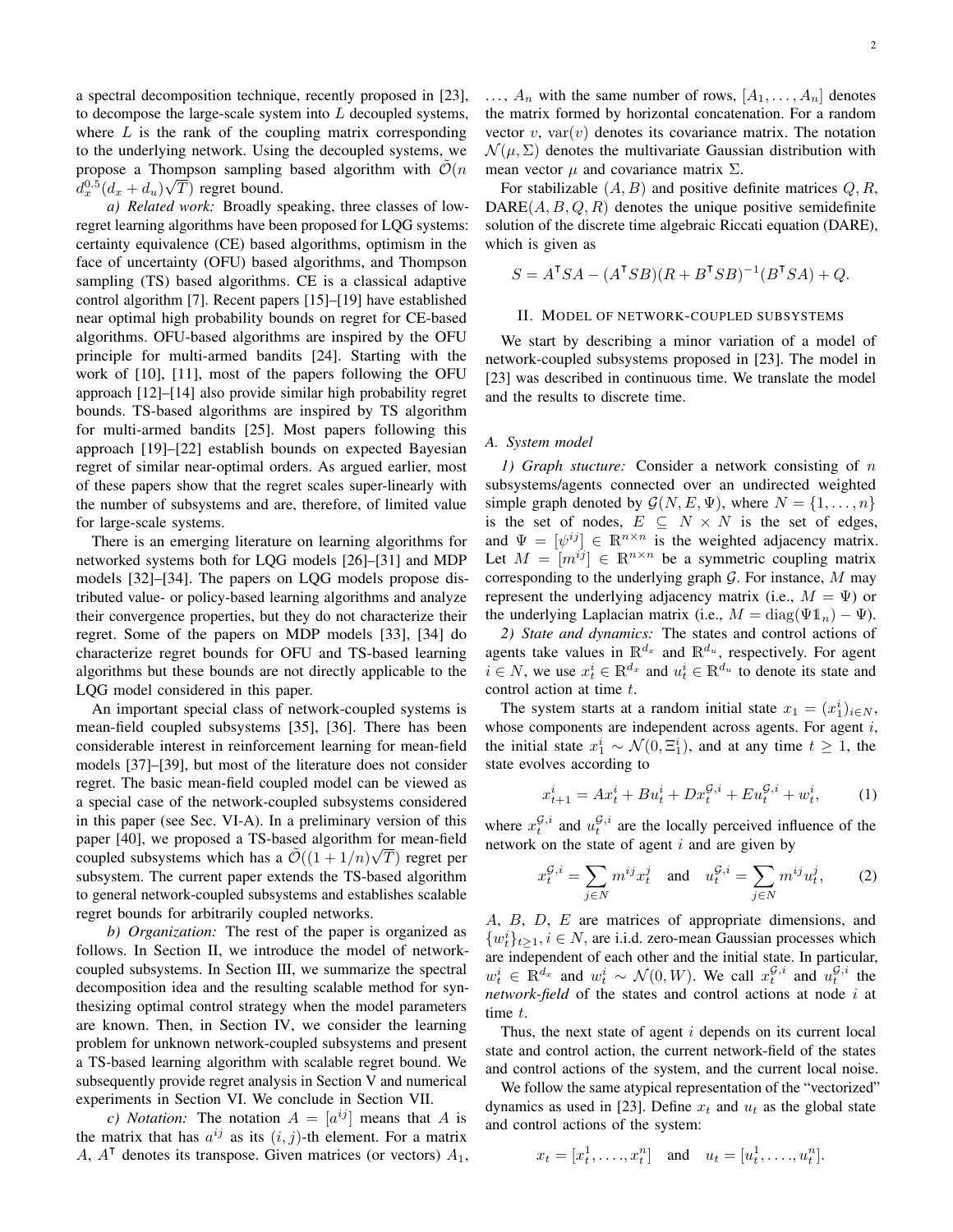We also define  $w_t = [w_t^1, \dots, w_t^n]$ . Similarly, define  $x_t^{\mathcal{G}}$  and  $u_t^{\mathcal{G}}$  as the global network field of states and actions:

$$
x_t^{\mathcal{G}} = [x_t^{\mathcal{G},1}, \dots, x_t^{\mathcal{G},n}] \quad \text{and} \quad u_t^{\mathcal{G}} = [u_t^{\mathcal{G},1}, \dots, u_t^{\mathcal{G},n}].
$$

Note that  $x_t, x_t^{\mathcal{G}}, w_t \in \mathbb{R}^{d_x \times n}$  and  $u_t, u_t^{\mathcal{G}} \in \mathbb{R}^{d_u \times n}$  are matrices and not vectors. The global system dynamics may be written as:

$$
x_{t+1} = Ax_t + Bu_t + Dx_t^{\mathcal{G}} + Eu_t^{\mathcal{G}} + w_t.
$$
 (3)

Furthermore, we may write

$$
x_t^{\mathcal{G}} = x_t M^{\mathsf{T}} = x_t M \quad \text{and} \quad u_t^{\mathcal{G}} = u_t M^{\mathsf{T}} = u_t M.
$$

*3) Per-step cost:* At any time t the system incurs a per-step cost given by

$$
c(x_t, u_t) = \sum_{i \in N} \sum_{j \in N} [h_x^{ij}(x_t^i)^\mathsf{T} Q(x_t^j) + h_u^{ij}(u_t^i)^\mathsf{T} R(u_t^j)] \quad (4)
$$

where  $Q$  and  $R$  are matrices of appropriate dimensions and  $h_x^{ij}$  and  $h_u^{ij}$  are real valued weights. Let  $H_x = [h_x^{ij}]$  and  $H_u = [h_u^{ij}]$ . It is assumed that the weight matrices  $H_x$  and  $H_u$  are polynomials of  $M$ , i.e.,

$$
H_x = \sum_{k=0}^{K_x} q_k M^k \quad \text{and} \quad H_u = \sum_{k=0}^{K_u} r_k M^k \tag{5}
$$

where  $K_x$  and  $K_u$  denote the degrees of the polynomials and  ${q_k}_{k=0}^{K_x}$  and  ${r_k}_{k=0}^{K_u}$  are real-valued coefficients.

The assumption that  $H_x$  and  $H_y$  are polynomials of M captures the intuition that the per-step cost respects the graph structure. In the special case when  $H_x = H_u = I$ , the per-step cost is decoupled across agents. When  $H_x = H_u = I + M$ , the per-step cost captures a cross-coupling between one-hop neighbors. Similarly, when  $H_u = I + M + M^2$ , the per-step cost captures a cross-coupling between one- and two-hop neighbors. See [23] for more examples of special cases of the per-step cost defined above.

### *B. Assumptions on the model*

Since  $M$  is real and symmetric, it has real eigenvalues. Let  $L$ denote the rank of M and  $\lambda^{(1)}, \ldots, \lambda^{(L)}$  denote the non-zero eigenvalues. For ease of notation, for  $\ell \in \{1, \ldots, L\}$ , define

$$
q^{(\ell)} = \sum_{k=0}^{K_x} q_k(\lambda^{(\ell)})^k
$$
 and  $r^{(\ell)} = \sum_{k=0}^{K_u} r_k(\lambda^{(\ell)})^k$ ,

where  ${q_k}_{k=0}^{K_x}$  and  ${r_k}_{k=0}^{K_u}$  are the coefficients in (5). Furthermore, for  $\ell \in \{1, \ldots, L\}$ , define:

$$
A^{(\ell)} = A + \lambda^{(\ell)} D \quad \text{and} \quad B^{(\ell)} = B + \lambda^{(\ell)} E.
$$

We impose the following assumptions:

- (A1) The systems  $(A, B)$  and  $\{(A^{(\ell)}, B^{(\ell)})\}_{\ell=1}^L$  are stabilizable.
- $(A2)$  The matrices  $Q$  and  $R$  are symmetric and positive definite.
- (A3) The parameters  $q_0$ ,  $r_0$ ,  $\{q^{(\ell)}\}_{\ell=1}^L$ , and  $\{r^{(\ell)}\}_{\ell=1}^L$  are strictly positive.

Assumption (A1) is needed to ensure that the average cost under the optimal policy is bounded. Assumptions (A2) and (A3) ensure that the per-step cost is strictly positive.

# *C. Admissible policies and performance criterion*

There is a system operator who has access to the state and action histories of all agents and who selects the agents' control actions according to a deterministic or randomized (and potentially history-dependent) policy  $u_t = \pi_t(x_{1:t}, u_{1:t-1})$ .

Let  $\theta^{\mathsf{T}} = [A, B, D, E]$  denote the parameters of the system dynamics. The performance of any policy  $\pi = (\pi_1, \pi_2, \dots)$  is measured by the long-term average cost given by

$$
J(\pi; \theta) = \limsup_{T \to \infty} \frac{1}{T} \mathbb{E}^{\pi} \left[ \sum_{t=1}^{T} c(x_t, u_t) \right].
$$
 (6)

Let  $J(\theta)$  denote the minimum of  $J(\pi;\theta)$  over all policies.

We are interested in the setup where the graph coupling matix M, the cost coupling matrices  $H_x$  and  $H_y$ , and the cost matrices Q and R are known but the system dynamics  $\theta$  are unknown and there is a prior distribution on  $\theta$ . The Bayesian *regret* of a policy  $\pi$  operating for a horizon T is defined as

$$
R(T; \pi) \coloneqq \mathbb{E}^{\pi} \bigg[ \sum_{t=1}^{T} c(x_t, u_t) - TJ(\theta) \bigg], \tag{7}
$$

where the expectation is with respect to the prior on  $\theta$ , the noise processes, the initial conditions, and the potential randomizations done by the policy  $\pi$ .

# III. BACKGROUND ON SPECTRAL DECOMPOSITION OF THE SYSTEM

In this section, we summarize the main results of [23], translated to the discrete-time model used in this paper.

The spectral decomposition described in [23] relies on the spectral factorization of the graph coupling matrix M. Since  $M$  is a real symmetric matrix with rank  $L$ , we can write it as

$$
M = \sum_{\ell=1}^{L} \lambda^{(\ell)} v^{(\ell)} (v^{(\ell)})^{\mathsf{T}}, \tag{8}
$$

where  $(\lambda^{(1)}, \ldots, \lambda^{(L)})$  are the non-zero eigenvalues of M and  $(v^{(1)}, \ldots, v^{(L)})$  are the corresponding eigenvectors.

We now present the decomposition of the dynamics and the cost based on (8) as described in [23].

# *A. Spectral decomposition of the dynamics and per-step cost* For  $\ell \in \{1, \ldots, L\}$ , define *eigenstates* and *eigencontrols* as

$$
x_t^{(\ell)} = x_t v^{(\ell)} (v^{(\ell)})^{\mathsf{T}}
$$
 and  $u_t^{(\ell)} = u_t v^{(\ell)} (v^{(\ell)})^{\mathsf{T}}$ , (9)

respectively. Furthermore, define *auxiliary state* and *auxiliary control* as

$$
\breve{x}_t = x_t - \sum_{\ell=1}^L x_t^{(\ell)}
$$
 and  $\breve{u}_t = u_t - \sum_{\ell=1}^L u_t^{(\ell)}$ , (10)

respectively. Similarly, define  $w_t^{(\ell)} = w_t v^{(\ell)} (v^{(\ell)})^\intercal$  and  $\breve{w}_t =$  $w_t - \sum_{\ell=1}^L w_t^{(\ell)}.$ 

We now obtain the dynamics of the eigen and auxilary states. Multiplying (3) on the right by  $v^{(\ell)}(v^{(\ell)})^{\dagger}$  and observing that  $v^{(\ell)}$  is an eigenvector of M, we get

$$
x_{t+1}^{(\ell)} = (A + \lambda^{(\ell)} D) x_t^{(\ell)} + (B + \lambda^{(\ell)} E) u_t^{(\ell), i} + w_t^{(\ell)}.
$$
 (11)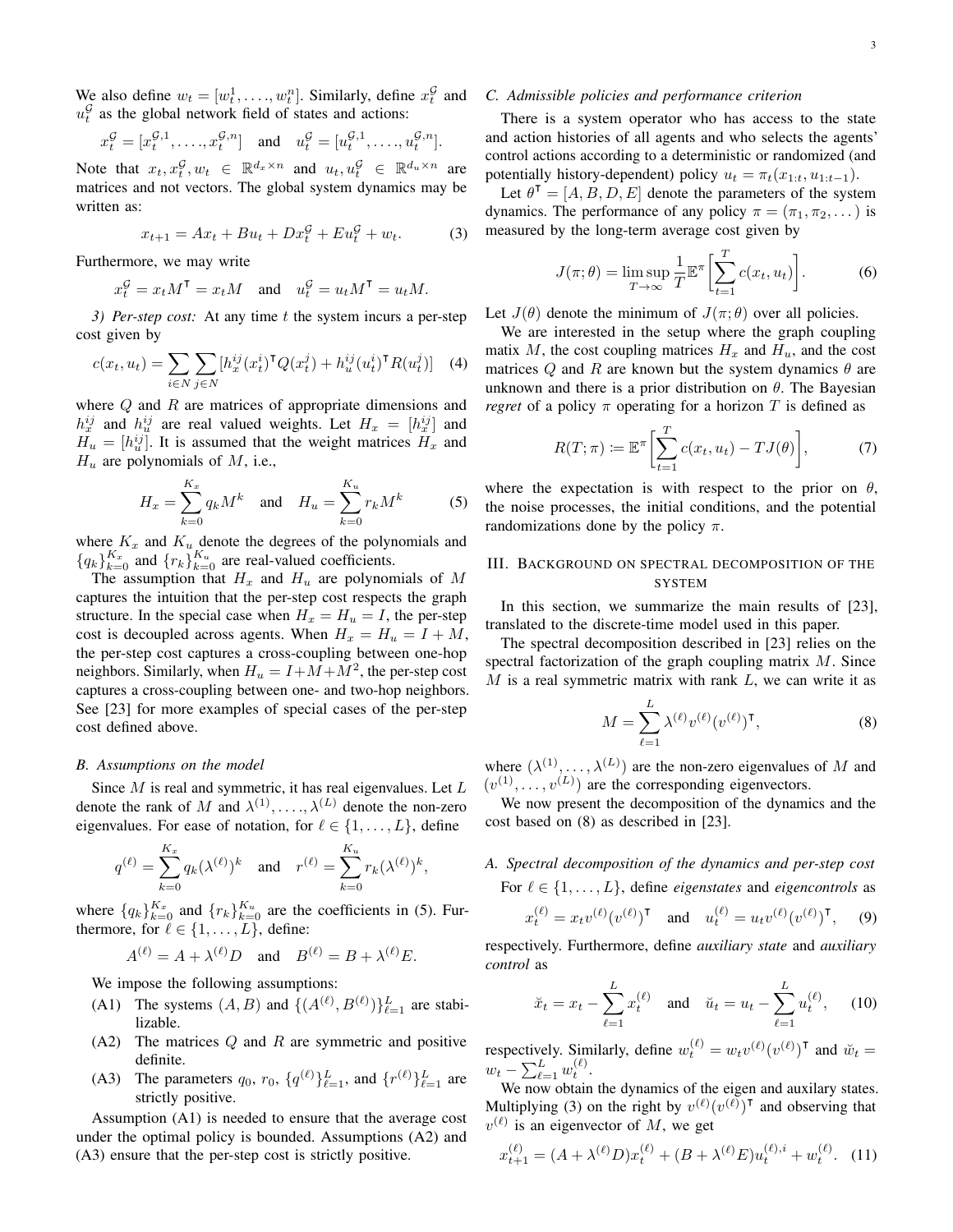$$
\breve{x}_{t+1} = A\breve{x}_t + B\breve{u}_t + \breve{w}_t. \tag{12}
$$

Let  $x_t^{(\ell),i}$  and  $u_t^{(\ell),i}$  denote the *i*-th column of  $x_t^{(\ell)}$  and  $u_t^{(\ell)}$ respectively; thus we can write

$$
x_t^{(\ell)} = [x_t^{(\ell),1}, \dots, x_t^{(\ell),n}] \quad \text{and} \quad u_t^{(\ell)} = [u_t^{(\ell),1}, \dots, u_t^{(\ell),n}].
$$

Similar interpretations hold for  $w_t^{(\ell),i}$  and  $\breve{w}_t^{i}$ .

Looking at a particular column of (10) and rearranging terms, we can decompose the state and control action at each node  $i \in N$  as  $x_t^i = \breve{x}_t^i + \sum_{\ell=1}^L x_t^{(\ell),i}$  and  $u_t^i = \breve{u}_t^i + \sum_{\ell=1}^L u_t^{(\ell),i}$ . Eq. (11) implies that the dynamics of eigenstate  $x_t^{(\ell),i}$  depend only on  $u_t^{(\ell),i}$  and  $w_t^{(\ell),i}$ , and are given by

$$
x_{t+1}^{(\ell),i} = (A + \lambda^{(\ell)} D) x_t^{(\ell),i} + (B + \lambda^{(\ell)} E) u_t^{(\ell),i} + w_t^{(\ell),i},
$$
(13)

Similarly, Eq. (12) implies that the dynamics of the auxiliary state  $\ddot{x}_t^i$  depend only on  $\ddot{u}_t^i$  and  $\ddot{w}_t^i$ , and are given by

$$
\breve{x}_{t+1}^i = A\breve{x}_t^i + B\breve{u}_t^i + \breve{w}_t^i.
$$
 (14)

Furthermore, [23, Proposition 2] implies that per-step cost decomposes as follows:

$$
c(x_t, u_t) = \sum_{i \in N} \left[ q_0 \breve{c}(\breve{x}_t^i, \breve{u}_t^i) + \sum_{\ell=1}^L q^{(\ell)} c^{(\ell)}(x_t^{(\ell), i}, u_t^{(\ell), i}) \right] \tag{15}
$$

 $where<sup>1</sup>$ 

$$
\check{c}(\check{x}_t^i, \check{u}_t^i) = (\check{x}_t^i)^{\mathsf{T}} Q \check{x}_t^i + \frac{r_0}{q_0} (\check{u}_t^i)^{\mathsf{T}} R \check{u}_t^i,
$$
  

$$
c^{(\ell)}(x_t^{(\ell),i}, u_t^{(\ell),i}) = (x_t^{(\ell),i})^{\mathsf{T}} Q x_t^{(\ell),i} + \frac{r^{(\ell)}}{q^{(\ell)}} (u_t^{(\ell),i})^{\mathsf{T}} R u_t^{(\ell),i}.
$$

Following [23, Lemma 2], we can show that for any  $i \in N$ ,  $var(w_t^{(\ell),i}) = (v^{(\ell),i})^2 W$  and  $var(\check{w}_t^i) = (\check{v}^i)^2 W$ , (16)

where  $(\check{v}^i)^2 = 1 - \sum_{\ell=1}^L (v^{(\ell),i})^2$ . These covariances do not depend on time because the noise processes are i.i.d.

# *B. Planning solution for network-coupled subsystems*

We now present the main result of [23], which provides a scalable method to synthesize the optimal control policy when the system dynamics are known.

Based on the decomposition presented in the previous section, we can view the overall system as the collection of the following subsystems:

- *Eigen-system*  $(\ell, i)$ ,  $\ell \in \{1, \ldots, L\}$  and  $i \in N$  with state  $x_t^{(\ell),i}$ , controls  $u_t^{(\ell),i}$ , dynamics (13), and per-step cost  $q^{(\ell)}c^{(\ell)}(x^{(\ell),i},u^{(\ell),i}).$
- *Auxiliary system*  $i, i \in N$ , with state  $\ddot{x}_t^i$ , controls  $\ddot{u}_t^i$ , dynamics (14), and per-step cost  $q_0\breve{c}(\breve{x}_t^i, \breve{u}_t^i)$ .

Let  $(\theta^{(\ell)})^{\mathsf{T}} = [A^{(\ell)}, B^{(\ell)}] := [(A + \lambda^{(\ell)}D), (B + \lambda^{(\ell)}E)],$  $\ell \in \{1, ..., L\}$ , and  $\overset{\circ}{\theta}^{\dagger} = [A, B]$  denote the parameters of the dynamics of the eigen and auxiliary systems, respectively.

<sup>1</sup>Recall that (A3) ensures that  $q_0$  and  $\{q^{(\ell)}\}_{\ell=1}^L$  are strictly positive.

Then, for any policy  $\pi = (\pi_1, \pi_2, \dots)$ , the performance of the eigensystem  $(\ell, i)$ ,  $\ell \in \{1, ..., L\}$  and  $i \in N$ , is given by  $q^{(\ell)} J^{(\ell),i}(\pi;\theta^{(\ell)}),$  where

$$
J^{(\ell),i}(\pi; \theta^{(\ell)}) = \limsup_{T \to \infty} \frac{1}{T} \mathbb{E}^{\pi} \left[ \sum_{t=1}^{T} c(x_t^{(\ell),i}, u_t^{(\ell),i}) \right].
$$

Similarly, the performance of the auxiliary system  $i, i \in N$ , is given by  $q_0 \check{J}^i(\pi;\check{\theta})$ , where

$$
\breve{J}^{i}(\pi;\breve{\theta}) = \limsup_{T \to \infty} \frac{1}{T} \mathbb{E}^{\pi} \left[ \sum_{t=1}^{T} c(\breve{x}_{t}^{i}, \breve{u}_{t}^{i}) \right].
$$

Eq. (15) implies that the overall performance of policy  $\pi$  can be decomposed as

$$
J(\pi; \theta) = \sum_{i \in N} q_0 \breve{J}^i(\pi; \breve{\theta}) + \sum_{i \in N} \sum_{\ell=1}^L q^{(\ell)} J^{(\ell), i}(\pi; \theta^{(\ell)}).
$$
 (17)

The key intuition behind the result of [23] is as follows. By the certainty equivalence principle for LQ systems, we know that (when the system dynamics are known) the optimal control policy of a stochastic LQ system is the same as the optimal control policy of the corresponding deterministic LQ system where the noises  $\{w_t^i\}_{t\geq 1}$  are assumed to be zero. Note that when noises  $\{w_t^i\}_{t\geq 1}$  are zero, then the noises  $\{w_t^{(\ell),i}\}_{t\geq 1}$ and  $\{\tilde{w}_t^i\}_{t\geq 1}$  of the eigen- and auxiliary-systems are also zero. This, in turn, implies that the dynamics of all the eigen- and auxiliary systems are decoupled. These decoupled dynamics along with the cost decoupling in (17) imply that we can choose the controls  $\{u_t^{(\ell),i}\}_{t\geq 1}$  for the eigensystem  $((\ell), i)$ ,  $\ell \in \{1, \ldots, L\}$  and  $i \in N$ , to minimize<sup>2</sup>  $J^{(\ell),i}(\pi; \theta^{(\ell)})$  and choose the controls  $\{\check{u}_t^i\}_{t\geq 1}$  for the auxiliary system  $i, i \in$ N, to minimize<sup>2</sup>  $\check{J}^i(\pi;\check{\theta})$ . These optimization problems are standard optimal control problems. Therefore, similar to [23, Thoerem 3], we obtain the following result.

**Theorem 1** Let  $\check{S}$  and  $\{S^{(\ell)}\}_{\ell=1}^L$  be the solution of the *following discrete time algebraic Riccati equations (DARE):*

$$
\breve{S}(\breve{\theta}) = \text{DARE}(A, B, Q, \frac{r_0}{q_0}R),\tag{18a}
$$

*and for*  $l \in \{1, ..., L\}$ *,* 

$$
S^{(\ell)}(\theta^{(\ell)}) = \text{DARE}(A^{(\ell)}, B^{(\ell)}, Q, \frac{r^{(\ell)}}{q^{(\ell)}}R). \tag{18b}
$$

*Define the gains:*

$$
\breve{G}(\breve{\theta}) = -\left( (B)^{\mathsf{T}} \breve{S}(\breve{\theta}) B + \frac{r_0}{q_0} R \right)^{-1} (B)^{\mathsf{T}} \breve{S}(\breve{\theta}) A,
$$
\n(19a)

*and for*  $\ell \in \{1, ..., L\}$ *,* 

$$
G^{(\ell)}(\theta^{(\ell)}) = -\left( (B^{(\ell)})^{\mathsf{T}} S^{(\ell)}(\theta^{(\ell)}) B^{(\ell)} + \frac{r^{(\ell)}}{q^{(\ell)}} R \right)^{-1} (B^{(\ell)})^{\mathsf{T}} S^{(\ell)}(\theta^{(\ell)}) A^{(\ell)}.
$$
 (19b)

*Then, under assumptions* (A1)–(A3)*, the policy*

$$
u_t^i = \breve{G}(\breve{\theta}) \breve{x}_t^i + \sum_{\ell=1}^L G^{(\ell)}(\theta^{(\ell)}) x_t^{(\ell),i} \tag{20}
$$

<sup>2</sup>The cost of the eigensystem  $((\ell), i)$  is  $q^{(\ell)} J^{(\ell), i}(\pi; \theta^{(\ell)})$ . From (A3), we know that  $q^{(\ell)}$  is positive. Therefore, minimizing  $q^{(\ell)} J^{(\ell),i}(\pi;\theta^{(\ell)})$  is the same as minimizing  $J^{(\ell),i}(\pi;\theta^{(\ell)})$ .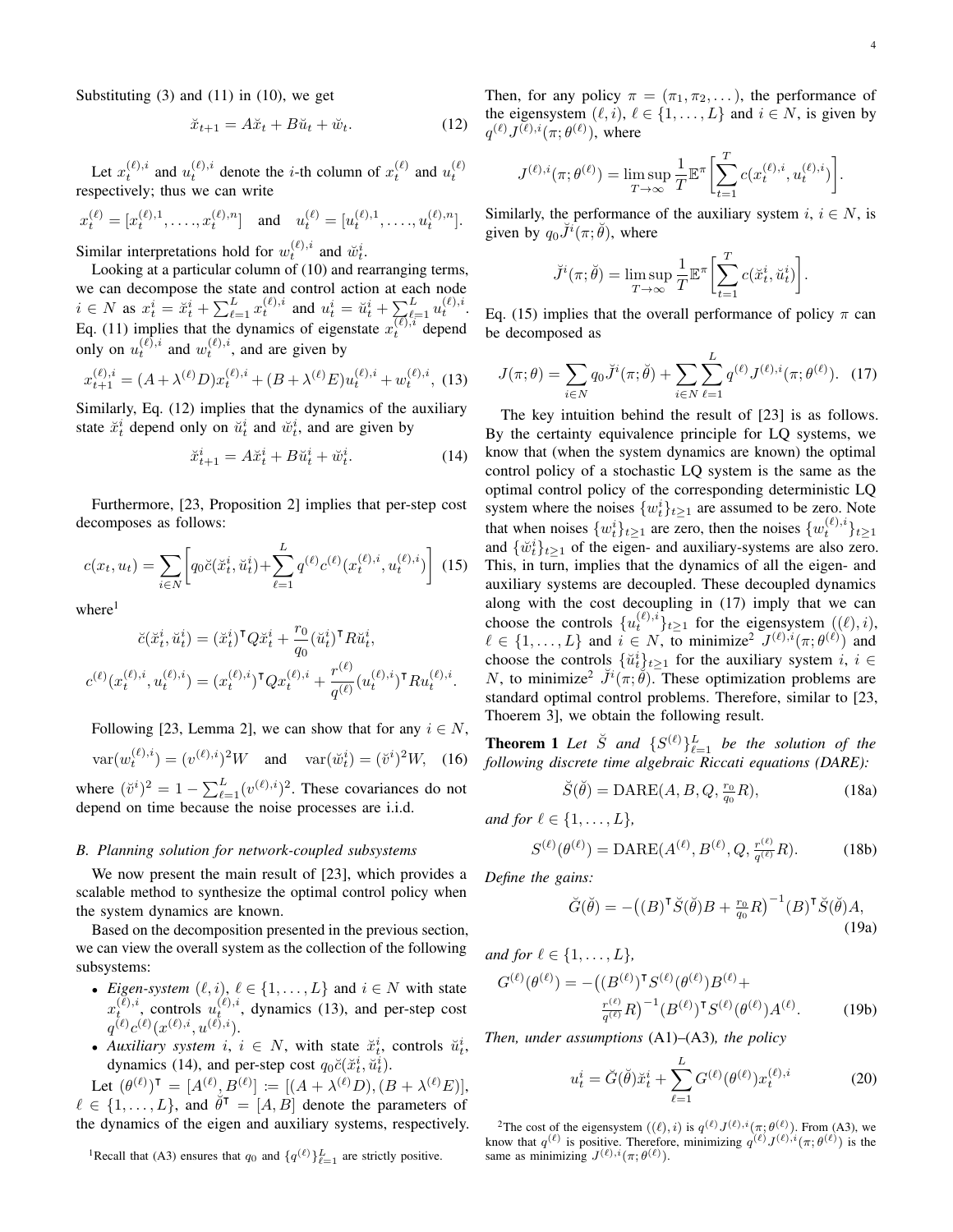*minimizes the long-term average cost in* (6) *over all admissible policies. Furthermore, the optimal performance is given by*

$$
J(\theta) = \sum_{i \in N} q_0 \breve{J}^i(\breve{\theta}) + \sum_{i \in N} \sum_{\ell=1}^L q^{(\ell)} J^{(\ell),i}(\theta^{(\ell)}), \quad (21)
$$

where  $\check{J}^i(\check{\theta}) = (\check{v}^i)^2 \operatorname{Tr}(W\check{S})$  and for  $\ell \in \{1,\ldots,L\}$ ,

$$
J^{(\ell),i}(\theta^{(\ell)}) = (v^{(\ell),i})^2 \operatorname{Tr}(WS^{(\ell)}).
$$
 (22)

#### IV. LEARNING FOR NETWORK-COUPLED SUBSYSTEMS

For the ease of notation, we define  $z_t^{(\ell),i} = \text{vec}(x_t^{(\ell),i}, u_t^{(\ell),i})$ and  $\ddot{z}_t^i = \text{vec}(\ddot{x}_t^i, \ddot{u}_t^i)$ . Then, we can write the dynamics (13), (14) of the eigen and the auxiliary systems as

$$
x_{t+1}^{(\ell),i} = (\theta^{(\ell)})^{\mathsf{T}} z_t^{(\ell),i} + w_t^{(\ell),i}, \quad \forall i \in N, \forall \ell \in \{1, \dots, L\},
$$
\n(23a)\n
$$
\ddot{x}_{t+1}^i = (\check{\theta})^{\mathsf{T}} \ddot{z}_t^i + \ddot{w}_t^i, \qquad \forall i \in N.
$$
\n(23b)

*A. Simplifying assumptions*

We impose the following assumptions to simplify the description of the algorithm and the regret analysis.

- $(A4)$  The noise covariance W is a scaled identity matrix given by  $\sigma_w^2 I$ .
- (A5) For each  $i \in N$ ,  $\breve{v}^i \neq 0$ .

Assumption (A4) is commonly made in most of the literature on regret analysis of LQG systems. An implication of (A4) is that  $var(\check{w}_t^i) = (\check{\sigma}^i)^2 I$  and  $var(w_t^{(\ell),i}) = (\sigma^{(\ell),i})^2 I$ , where

$$
(\breve{\sigma}^i)^2 = (\breve{v}^i)^2 \sigma_w^2
$$
 and  $(\sigma^{(\ell),i})^2 = (v^{(\ell),i})^2 \sigma_w^2$ . (24)

Assumption (A5) is made to rule out the case where the dynamics of some of the auxiliary systems are deterministic.

# *B. Prior and posterior beliefs:*

We assume that the unknown parameters  $\ddot{\theta}$  and  $\{\theta^{(\ell)}\}_{\ell=1}^L$  lie in compact subsets  $\Theta$  and  $\{\Theta^{(\ell)}\}_{\ell=1}^L$  of  $\mathbb{R}^{(d_x+d_u)\times d_x}$ . Let  $\check{\theta}^k$  denote the k-th column of  $\check{\theta}$ . Thus  $\check{\theta} = [\check{\theta}^1, \dots, \check{\theta}^{d_x}].$ Similarly, let  $\theta^{(\ell),k}$  denote the k-th column of  $\theta^{(\ell)}$ . Thus,  $\theta^{(\ell)} = [\theta^{(\ell),1}, \dots, \theta^{(\ell), d_x}]$ . We use  $p|_{\Theta}$  to denote the restriction of probability distribution  $p$  on the set  $\Theta$ .

We assume that  $\ddot{\theta}$  and  $\{\theta^{(\ell)}\}_{\ell=1}^L$  are random variables that are independent of the initial states and the noise processes. Furthermore, we assume that the priors  $\check{p}_1$  and  $\{p_1^{(\ell)}\}_{\ell=1}^L$  on  $\check{\theta}$ and  $\{\theta^{(\ell)}\}_{\ell=1}^L$ , respectively, satisfy the following:

(A6)  $\vec{p}_1$  is given as:  $\vec{p}_1(\vec{\theta}) = \left[ \prod_{k=1}^{d_x} \xi_1^k(\vec{\theta}^k) \right] \Big|_{\vec{\Theta}}$ where for  $k \in \{1, ..., d_x\}$ ,  $\breve{\xi}_1^k = \mathcal{N}(\breve{\mu}_1^k, \breve{\Sigma}_1)$  with mean  $\breve{\mu}_1^k \in \mathbb{R}^{d_x+d_u}$  and positive-definite covariance  $\breve{\Sigma}_1 \in$  $\mathbb{R}^{(d_x+d_u)\times(d_x+d_u)}$ .

(A7) For each 
$$
\ell \in \{1, \ldots, L\}
$$
,  $p_1^{(\ell)}$  is given as:  $p_1^{(\ell)}(\theta^{(\ell)}) = \left[ \prod_{k=1}^{d_x} \xi_1^{(\ell),k}(\theta^{(\ell),k}) \right] \Big|_{\Theta^{(\ell)}}$  where for  $k \in \{1, \ldots, d_x\}$ ,  $\xi_1^{(\ell),k} = \mathcal{N}(\mu_1^{(\ell),k}, \Sigma_1^{(\ell)})$  with mean  $\mu_1^{(\ell),k} \in \mathbb{R}^{(d_x+d_u)}$  and positive-definite covariance  $\Sigma_1^{(\ell)} \in \mathbb{R}^{(d_x+d_u)\times(d_x+d_u)}$ .

These assumptions are similar to the assumptions on the prior in the recent literature on Thompson sampling for LQ systems [20], [21].

Our learning algorithm (and TS-based algorithms in general) keeps track of a posterior distribution on the unknown parameters based on observed data. Motivated by the nature of the planning solution (see Theorem 1), we maintain separate posterior distributions on  $\check{\theta}$  and  $\{\theta^{(\ell)}\}_{\ell=1}^L$ . For each  $\ell$ , we select a subsystem  $i^{(\ell)}_*$  such that the  $i^{(\ell)}_*$ -th component of the eigen-vector  $v^{(\ell)}$  is non-zero (i.e.  $v^{(\ell),i^{(\ell)}_*} \neq 0$ ). At time t, we maintain a posterior distribution  $p_t^{(\ell)}$  on  $\theta^{(\ell)}$ based on the corresponding eigen state and action history of the  $i_{*}^{(\ell)}$ -th subsystem. In other words, for any Borel subset B of  $\mathbb{R}^{(d_x+d_u)\times d_x}$ ,  $p_t^{(\ell)}(B)$  gives the following conditional probability

$$
p_t^{(\ell)}(B) = \mathbb{P}(\theta^{(\ell)} \in B \mid x_{1:t}^{(\ell), i_*^{(\ell)}, u_{1:t-1}^{(\ell), i_*^{(\ell)}}). \tag{25}
$$

We maintain a separate posterior distribution  $\tilde{p}_t$  on  $\tilde{\theta}$  as follows. At each time  $t > 1$ , we select an subsystem  $j_{t-1} =$  $\arg \max_{i \in N} \ddot{z}_{t-1}^{i^{\text{T}}} \ddot{\Sigma}_{t-1} \ddot{z}_{t-1}^{i} / (\ddot{\sigma}_{t}^{i})^{2}$ , where  $\ddot{\Sigma}_{t-1}$  is a covariance matrix defined recursively in Lemma 1 below. Then, for any Borel subset B of  $\mathbb{R}^{(d_x+d_u)\times d_x}$ ,

$$
\breve{p}_t(B) = \mathbb{P}(\breve{\theta} \in B \mid \{\breve{x}_s^{j_s}, \breve{u}_s^{j_s}, \breve{x}_{s+1}^{j_s}\}_{1 \le s < t}\}), \quad (26)
$$

See [40] for a discussion on the rule to select  $j_{t-1}$ .

**Lemma 1** The posterior distributions  $p_t^{(\ell)}$ ,  $\ell \in \{1, 2, ..., L\}$ , *and*  $\breve{p}_t$  *are given as follows:* 

1)  $p_1^{(\ell)}$  is given by Assumption (A7) and for any  $t \geq 1$ ,

$$
p_{t+1}^{(\ell)}(\theta^{(\ell)}) = \left[ \prod_{k=1}^{d_x} \xi_{t+1}^{(\ell),k}(\theta^{(\ell),k}) \right] \Big|_{\Theta^{(\ell)}},
$$

 $where for k \in \{1, ..., d_x\}, \xi_{t+1}^{(\ell), k} = \mathcal{N}(\mu_{t+1}^{(\ell), k}, \Sigma_{t+1}^{(\ell)}),$ *and*

$$
\mu_{t+1}^{(\ell)} = \mu_t^{(\ell)} + \frac{\Sigma_t^{(\ell)} z_t^{(\ell), i_*^{(\ell)}} (x_{t+1}^{(\ell), i_*^{(\ell)}} - (\mu_t^{(\ell)})^{\mathsf{T}} z_t^{(\ell), i_*^{(\ell)}})^{\mathsf{T}}}{(\sigma^{(\ell), i_*^{(\ell)}})^2 + (z_t^{(\ell), i_*^{(\ell)}})^{\mathsf{T}} \Sigma_t^{(\ell)} z_t^{(\ell), i_*^{(\ell)}}},
$$
\n
$$
(\Sigma_{t+1}^{(\ell)})^{-1} = (\Sigma_t^{(\ell)})^{-1} + \frac{1}{(\sigma^{(\ell), i_*^{(\ell)}})^2} z_t^{(\ell), i_*^{(\ell)}} (z_t^{(\ell), i_*^{(\ell)}})^{\mathsf{T}},
$$
\n
$$
(27b)
$$

where, for each t,  $\mu_t^{\ell}$  denotes the matrix  $[\mu_t^{(\ell),1}, \ldots, \mu_t^{(\ell),d_x}].$ 

2)  $\widetilde{p}_1$  *is given by Assumption (A6) and for any*  $t \geq 1$ *,* 

$$
\breve{p}_{t+1}(\breve{\theta}) = \left[ \prod_{k=1}^{d_x} \breve{\xi}_{t+1}^k(\breve{\theta}^k) \right] \Big|_{\breve{\Theta}},
$$

where for  $k \in \{1, \ldots, d_x\}$ ,  $\breve{\xi}_{t+1}^k = \mathcal{N}(\breve{\mu}_{t+1}^k, \breve{\Sigma}_{t+1})$ , and

$$
\breve{\mu}_{t+1} = \breve{\mu}_t + \frac{\breve{\Sigma}_t \breve{z}_t^{j_t} \left( \breve{x}_{t+1}^{j_t} - (\breve{\mu}_t)^{\mathsf{T}} \breve{z}_t^{j_t} \right)^{\mathsf{T}}}{(\breve{\sigma}^{j_t})^2 + (\breve{z}_t^{j_t})^{\mathsf{T}} \breve{\Sigma}_t \breve{z}_t^{j_t}}, \quad (28a)
$$

$$
(\breve{\Sigma}_{t+1})^{-1} = (\breve{\Sigma}_t)^{-1} + \frac{1}{(\breve{\sigma}^{j_t})^2} \breve{z}_t^{j_t} (\breve{z}_t^{j_t})^{\mathsf{T}}.
$$
 (28b)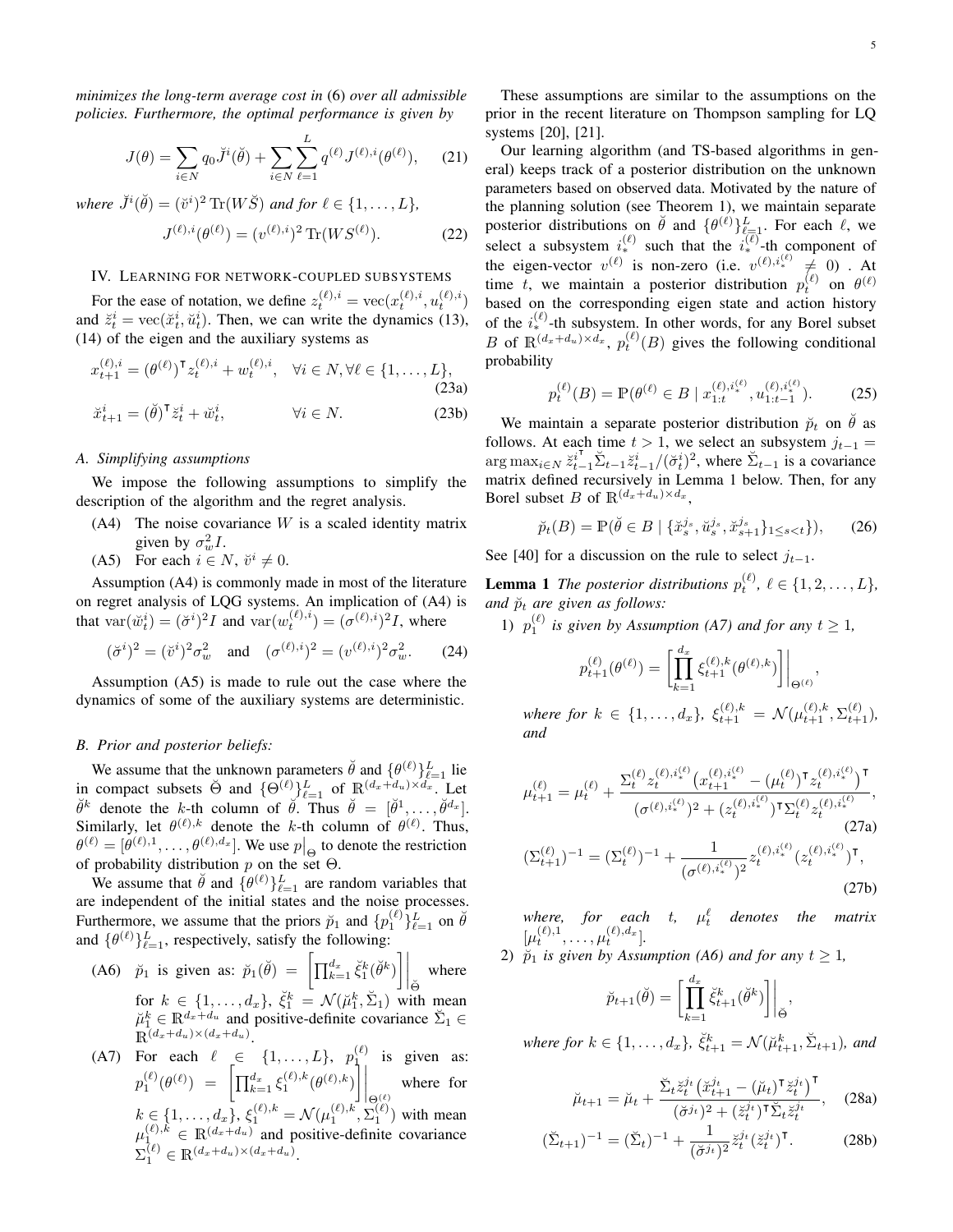where, for each 
$$
t
$$
,  $\mu_t$  denotes the matrix  $[\mu_t^1, \ldots, \mu_t^d]$ 

**PROOF** Note that the dynamics of  $x_t^{(\ell), i_*^{(\ell)}}$  and  $\breve{x}_t^i$  in (23) are linear and the noises  $w_t^{(\ell),i_*^{(\ell)}}$  and  $\breve{w}_t^i$  are Gaussian. Therefore, the result follows from standard results in Gaussian linear regression  $[41,$  Theorem 3].

# *C. The Thompson sampling algorithm:*

We propose a Thompson sampling based algorithm called Net-TSDE which is inspired by the TSDE (Thompson sampling with dynamic episodes) algorithm proposed in [20], [21] and the structure of the optimal planning solution described in Sec. III-B. The Thompson sampling part of our algorithm is modeled after the modification of TSDE presented in [42].

The Net-TSDE algorithm consists of a coordinator  $C$  and  $|L| + 1$  *actors*: an auxiliary actor  $\breve{\mathcal{A}}$  and an eigen actor  $\mathcal{A}^{\ell}$  for each  $\ell \in \{1, 2, ..., L\}$ . These actors are described below and the whole algorithm is presented in Algorithm 1.

- At each time, the coordinator  $C$  observes the current global state  $x_t$ , computes the eigenstates  $\{x_t^{(\ell)}\}_{\ell=1}^L$  and the auxiliary states  $\ddot{x}_t$ , and sends the eigenstate  $x_t^{(\ell)}$  to the eigen actor  $\mathcal{A}^{(\ell)}$ ,  $\ell \in \{1, ..., L\}$ , and sends the auxiliary state  $\check{x}_t$  to the auxiliary actor  $\check{A}$ . The eigen actor  $\mathcal{A}^{(\ell)}$ ,  $\ell \in \{1, ..., L\}$ , computes the eigencontrol  $u_t^{(\ell)}$  and the auxiliary actor  $\breve{A}$  computes the auxiliary control  $\check{u}_t$  (as per the details presented below) and both send their computed controls back to the coordinator  $C$ . The coordinator then computes and executes the control action  $u_t^i = \sum_{\ell=1}^L u_{t_i}^{(\ell),i} + \tilde{u}_t^i$  for each subsystem  $i \in N$ .
- The eigen actor  $\mathcal{A}^{(\ell)}$ ,  $\ell \in \{1, \ldots, L\}$ , maintains the posterior  $p_t^{(\ell)}$  on  $\theta^{(\ell)}$  according to (27). The actor works in episodes of dynamic length. Let  $t_k^{(\ell)}$  $\binom{\ell}{k}$  and  $T_k^{(\ell)}$  $k^{(\ell)}$  denote the starting time and the length of episode  $k$ , respectively. Each episode is of a minimum length  $T_{\min}^{(\ell)} + 1$ , where  $T_{\min}^{(\ell)}$  is chosen as described in [42]. Episode k ends if the determinant of covariance  $\sum_{\ell}^{(\ell)}$  falls below half of its value at time  $t_k^{(\ell)}$  $\binom{\ell}{k}$  (i.e.,  $\det(\Sigma_t^{(\ell)}) < \frac{1}{2} \det \Sigma_{t_k^{(\ell)}}$ ) or if the length of the episode is one more than the length of the previous episode (i.e.,  $t - t_k^{(\ell)} > T_{k-1}^{(\ell)}$ ). Thus,

$$
t_{k+1}^{(\ell)} = \min\left\{t>t_k^{(\ell)}+T_{\min}^{(\ell)}\left|\frac{t-t_k^{(\ell)}>T_{k-1}^{(\ell)}}{\det\Sigma_t^{(\ell)}<\frac{1}{2}\det\Sigma_{t_k^{(\ell)}}}\right.\right\}
$$

At the beginning of episode k, the eigen actor  $A^{(\ell)}$ samples a parameter  $\bar{\theta}_k^{(\ell)}$  $\kappa^{(e)}$  according to the posterior distribution  $p_{\mu(\ell)}^{(\ell)}$ . During episode k, the eigen actor  $\mathcal{A}^{(\ell)}$ generates the eigen controls using the sampled parameter  $\overset{-}{\theta}{}^{(\ell)}_k$  $k^{(\ell)}$ , i.e.,  $u_t^{(\ell)} = G^{(\ell)}(\theta_k^{(\ell)})$  $_{k}^{(\ell)})x_{t}^{(\ell)}.$ 

• The auxiliary actor  $\tilde{A}$  is similar to the eigen actor. Actor  $\check{\mathcal{A}}$  maintains the posterior  $\check{p}_t$  on  $\check{\theta}$  according to (28). The actor works in episodes of dynamic length. The episodes of the auxiliary actor  $\tilde{A}$  and the eigen actors  $\mathcal{A}^{(\ell)}$ ,  $\ell \in \{1, 2, ..., L\}$ , are separate from each other.<sup>3</sup> Let  $\check{t}_k$  and  $\check{T}_k$  denote the starting time and the length of

<sup>3</sup>The episode count  $k$  is used as a local variable for each actor.

# Algorithm 1 Net-TSDE

- 1: **initialize eigen actor:**  $\Theta^{(\ell)}$ ,  $(\mu_1^{\ell}, \Sigma_1^{\ell})$ ,  $t_0^{\ell} = -T_{\min}$ ,  $T_{-1}^{\ell} =$  $T_{\text{min}}, k = 0, \theta_k^{\ell} = 0$
- 2: initialize auxiliary actor:  $\breve{\Theta}$ ,  $(\breve{\mu}_1, \breve{\Sigma}_1)$ ,  $\breve{t}_0 = -T_{\text{min}}$ ,  $\breve{T}_{-1} = T_{\text{min}}, k = 0, \breve{\theta}_k = 0.$
- 3: for  $t = 1, 2, ...$  do
- 4: observe  $x_t$

]*.*

- 5: compute  $\{x_t^{(\ell)}\}_{\ell=1}^L$  and  $\breve{x}_t$  using (9) and (10).
- 6: **for**  $\ell = 1, 2, \ldots, L$  **do**
- 7:  $u_t^{(\ell)} \leftarrow \text{EIGEN-ACTOR}(x_t^{(\ell)})$
- 8:  $\check{u}_t \leftarrow \text{AUXILIARY-ACTOR}(\check{x}_t)$
- 9: for  $i \in N$  do
- 10: Subsystem *i* applies control  $u_t^i = u_t^{(\ell),i} + \breve{u}_t^i$

1: **function** EIGEN-ACTOR $(x_t^{(\ell)})$ 

- 2: global var  $t$
- 3: Update  $p_k^{(\ell)}$  according to (27)

4: **if**  $(t - t_k^{(\ell)} > T_{\min})$  and 5:  $((t - t_k^{(\ell)} > T_{k-1}^{(\ell)}) \text{ or } (\det \Sigma_t^{(\ell)} < \frac{1}{2} \det \Sigma_{t_k^{(\ell)}}))$ 6: then 7:  $T_k^{(\ell)} \leftarrow t - t_k^{(\ell)}$  $\mathbf{k}^{(\ell)}$ ,  $k \leftarrow k+1$ ,  $t_k^{(\ell)} \leftarrow t$ 8: sample  $\theta_k^{(\ell)} \sim p_t^{(\ell)}$ <br>9: **return**  $G^{(\ell)}(\theta_k^{(\ell)})x_t^{(\ell)}$  $_{k}^{(\ell)})x_{t}^{(\ell)}$ 

# 1: function AUXILIARY-ACTOR( $\breve{x}_t$ )

2: global var  $t$ 3: Update  $\tilde{p}_t$  according to (28) 4: **if**  $(t - \breve{t}_k > T_{\min})$  and 5:  $((t - \tilde{t}_k > \tilde{T}_{k-1}) \text{ or } (\det \tilde{\Sigma}_t < \frac{1}{2} \det \tilde{\Sigma}_{t_k^{(\ell)}}))$ 6: then 7:  $\breve{T}_k \leftarrow t - \breve{t}_k, k \leftarrow k + 1, \breve{t}_k \leftarrow t$ 8: sample  $\ddot{\theta}_k \sim \ddot{p}_t$ 

9: return  $\breve{G}(\breve{\theta}_k)\breve{x}_t$ 

episode  $k$ , respectively. Each episode is of a minimum length  $\tilde{T}_{\min}+1$ , where  $\tilde{T}_{\min}$  is chosen as described in [42]. The termination condition for each episode is similar to that of the eigen actor  $A^{(\ell)}$ . In particular,

$$
\breve{t}_{k+1} = \min \left\{ t > \breve{t}_k + \breve{T}_{\min} \middle| \begin{aligned} t - \breve{t}_k > \breve{T}_{k-1} & \text{or} \\ \det \breve{\Sigma}_t < \frac{1}{2} \det \breve{\Sigma}_{\breve{t}_k} \end{aligned} \right\}
$$

At the beginning of episode k, the auxillary actor  $\overrightarrow{A}$ samples a parameter  $\dot{\theta}_k$  from the posterior distribution  $\breve{p}_{\breve{t}_k}$ . During episode k, the auxiliary actor  $\breve{\mathcal{A}}$  generates the auxiliary controls using the the sampled parameter  $\ddot{\theta}_k$ , i.e.,  $\breve{u}_t = \breve{G}(\breve{\theta}_k)\breve{x}_t$ .

Note that the algorithm does not depend on the horizon T.

# *D. Regret bounds:*

We impose the following assumption to ensure that the closed loop dynamics of the eigenstates and the auxiliary states of each subsystem are stable.

(A8) There exists a positive number  $\delta \in (0,1)$  such that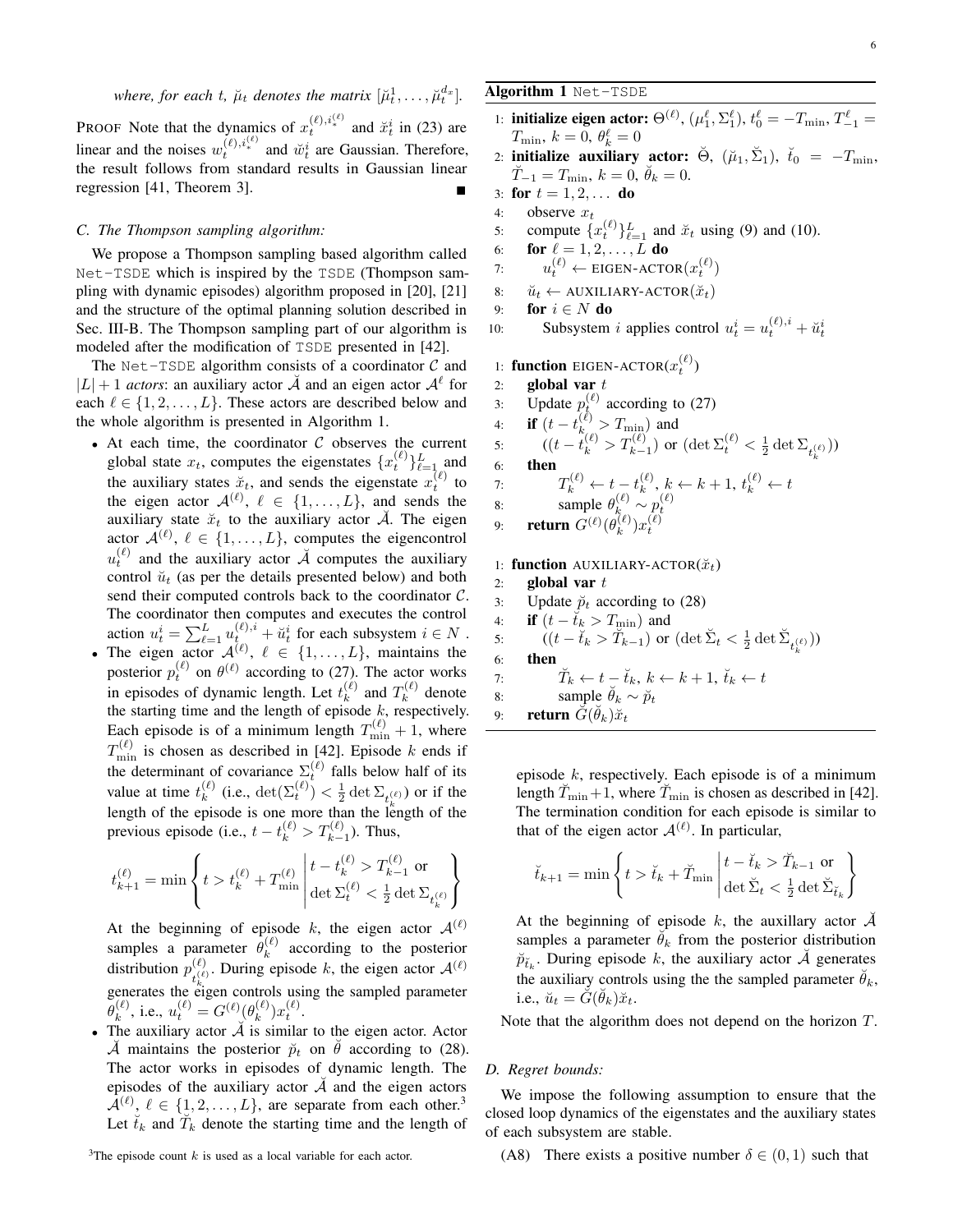• for any  $\ell \in \{1, 2, ..., L\}$  and  $\theta^{(\ell)}, \phi^{(\ell)} \in \Theta^{(\ell)}$ where  $(\theta^{(\ell)})^{\mathsf{T}} = [A_{\theta^{(\ell)}}^{(\ell)}]$  $\theta_{\theta^{(\ell)}}^{(\ell)}, B_{\theta^{(\ell)}}^{(\ell)}$ , we have

$$
\rho(A_{\theta^{(\ell)}}^{(\ell)} + B_{\theta^{(\ell)}}^{\ell} G^{(\ell)}(\phi^{(\ell)})) \le \delta.
$$

• for any  $\check{\theta}, \check{\phi} \in \check{\Theta}$ , where  $(\check{\theta})^{\mathsf{T}} = [A_{\check{\theta}}, B_{\check{\theta}}]$ , we have

$$
\rho(A_{\breve{\theta}} + B_{\breve{\theta}}\breve{G}(\breve{\phi})) \le \delta.
$$

This assumption is similar to an assumption made in [42] for TS for LQG systems. According to [43, Lemma 1] (also see [18, Theorem 11]), (A8) is satisfied if

$$
\Theta^{(\ell)} = \{ \theta^{(\ell)} \in \mathbb{R}^{(d_x + d_u) \times d_x} : ||\theta^{(\ell)} - \theta^{\ell}_\circ|| \le \varepsilon^{(\ell)} \},
$$
  

$$
\breve{\Theta} = \{ \breve{\theta} \in \mathbb{R}^{(d_x + d_u) \times d_x} : ||\breve{\theta} - \breve{\theta}_\circ|| \le \breve{\varepsilon} \},
$$

where  $\theta^{(\ell)}$  and  $\check{\theta}$  are stabilizable and  $\varepsilon^{(\ell)}$  and  $\check{\varepsilon}$  are sufficiently small. In other words, the assumption holds when the true system is in a small neighborhood of a known nominal system. Such a the small neighborhood can be learned with high probability by running appropriate stabilizing procedures for finite time [18], [43].

The following result provides an upper bound on the regret of the proposed algorithm.

Theorem 2 *Under* (A1)–(A8)*, the regret of* Net-TSDE *is upper bounded as follows:*

$$
R(T; \text{Net-TSDE}) \le \tilde{\mathcal{O}}\left(\alpha^{\mathcal{G}} \sigma_w^2 d_x^{0.5} (d_x + d_u)\sqrt{T}\right),
$$

where 
$$
\alpha^{\mathcal{G}} = \sum_{\ell=1}^{L} q^{(\ell)} + q_0(n-L)
$$
.

See Section V for proof.

**Remark 1** The term  $\alpha^{\mathcal{G}}$  in the regret bound partially captures the impact of the network on the regret. The coefficients  $r_0$ and  $\{r^{(\ell)}\}_{\ell=1}^L$  depend on the network and also affect the regret but their dependence is hidden inside the  $\tilde{\mathcal{O}}(\cdot)$  notation. It is possible to explicitly characterize this dependence but doing so does not provide any additional insights. We discuss the impact of the network coupling on the regret in Section VI via some examples.

Remark 2 The regret per subsystem is given by  $R(T; \text{Net-TSDE})/n$ , which is proportional to

$$
\alpha^{\mathcal{G}}/n = \mathcal{O}\left(\frac{L}{n}\right) + \mathcal{O}\left(\frac{n-1}{n}\right) = \mathcal{O}\left(1 + \frac{L}{n}\right)
$$

Thus, the regret per-subsystem scales as  $\mathcal{O}(1 + L/n)$ . In contrast, for the standard TSDE algorithm [20], [21], [42], the regret per subsystem is proportional to  $\alpha^{\mathcal{G}}(\text{TSDE})/n =$  $\mathcal{O}(n^{0.5})$ . This clearly illustrates the benefit of the proposed learning algorithm.

## V. REGRET ANALYSIS

For the ease of notation, we simply use  $R(T)$  instead of  $R(T; \text{Net-TSDE})$  in this section. Based on (15) and Theorem 1, the regret may be decomposed as

$$
R(T) = \sum_{i \in N} q_0 \breve{R}^i(T) + \sum_{i \in N} \sum_{\ell=1}^L q^{(\ell)} R^{(\ell),i}(T) \qquad (29)
$$

where

$$
\breve{R}^{i}(T) := \mathbb{E}\bigg[\sum_{t=1}^{T} \breve{c}(\breve{x}^{i}_{t}, \breve{u}^{i}_{t}) - T\breve{J}^{i}(\breve{\theta})\bigg],
$$

and, for  $\ell \in \{1, \ldots, L\}$ ,

$$
R^{(\ell),i}(T) := \mathbb{E}\bigg[\sum_{t=1}^T c^{(\ell)}(x_t^{(\ell),i}, u_t^{(\ell),i}) - TJ^{(\ell),i}(\theta^{(\ell)})\bigg].
$$

Based on the discussion at the beginning of Sec. III-B,  $q_0 \check{R}^i(T)$ ,  $i \in N$ , is the regret associated with auxiliary system i and  $q^{(\ell)}R^{(\ell),i}(T)$ ,  $\ell \in \{1,\ldots,L\}$  and  $i \in N$ , is the regret associated with eigensystem  $(\ell, i)$ . We now bound  $\breve{R}^{i}(T)$  and  $R^{(\ell),i}(T)$  separately.

*A. Bound on*  $R^{(\ell),i}(T)$ 

Fix  $\ell \in \{1, ..., L\}$ . For the component  $i_{*}^{(\ell)}$ , the Net-TSDE algorithm is exactly same as the variation of the TSDE algorithm of [21] presented in [42]. Therefore, from [42, Theorem 1], it follows that

$$
R^{(\ell),i_{*}^{(\ell)}}(T) \le \tilde{\mathcal{O}}\big( (\sigma^{(\ell),i_{*}^{(\ell)}})^{2} d_{x}^{0.5}(d_{x} + d_{u})\sqrt{T}) \big).
$$
 (30)

We now show that the regret of other eigensystems  $(\ell, i)$  with  $i \neq i^{(\ell)}_*$  also satisfies a similar bound.

**Lemma 2** *The regret of eigensystem*  $(\ell, i)$ ,  $\ell \in \{1, \ldots, L\}$ *and*  $i \in N$ *, is bounded as follows:* 

$$
R^{(\ell),i}(T) \le \tilde{\mathcal{O}}\big( (\sigma^{(\ell),i})^2 d_x^{0.5} (d_x + d_u)\sqrt{T} \big). \tag{31}
$$

**PROOF Fix**  $\ell \in \{1, ..., L\}$ . Recall from (9) that  $x_t^{(\ell)}$  =  $x_t v^{(\ell)} (v^{(\ell)})^{\intercal}$ . Therefore, for any  $i \in N$ ,

$$
x_t^{(\ell),i} = x_t v^{(\ell)} v^{(\ell),i} = v^{(\ell),i} x_t v^{(\ell)},
$$

where the last equality follows because  $v^{(\ell),i}$  is a scalar. Since we are using the same gain  $G^{(\ell)}(\theta_k^{(\ell)})$  $\binom{k}{k}$  for all agents  $i \in N$ , we have

$$
u_t^{(\ell),i} = G^{(\ell)}(\theta_k^{(\ell)}) x_t^{(\ell),i} = v^{(\ell),i} G^{(\ell)}(\theta_k^{(\ell)}) x_t v^{(\ell)}.
$$

Thus, we can write (recall that  $i^{(\ell)}_*$  is chosen such that  $v^{(\ell),i^{(\ell)}_*} \neq$ 0), for all  $i \in N$ ,

$$
x_t^{(\ell),i} = \left(\frac{v^{(\ell),i}}{v^{(\ell),i_*^{(\ell)}}}\right) x_t^{(\ell),i_*^{(\ell)}} \text{ and } u_t^{(\ell),i} = \left(\frac{v^{(\ell),i}}{v^{(\ell),i_*^{(\ell)}}}\right) u_t^{(\ell),i_*^{(\ell)}}.
$$

Thus, for any  $i \in N$ ,

.

$$
c^{(\ell)}(x_t^{(\ell),i}, u_t^{(\ell),i}) = \left(\frac{v^{(\ell),i}}{v^{(\ell),i_*^{(\ell)}}}\right)^2 c^{(\ell)}(x_t^{(\ell),i_*^{(\ell)}}, u_t^{(\ell),i_*^{(\ell)}}). \tag{32}
$$

Moreover, from (22), we have

$$
J^{(\ell),i}(\theta^{(\ell)}) = \left(\frac{v^{(\ell),i}}{v^{(\ell),i_*^{(\ell)}}}\right)^2 J^{(\ell),i_*^{(\ell)}}(\theta^{(\ell)}).
$$
 (33)

By combining (32) and (33), we get

$$
R^{(\ell),i}(T) = \left(\frac{v^{(\ell),i}}{v^{(\ell),i_*^{(\ell)}}}\right)^2 R^{(\ell),i_*^{(\ell)}}(T).
$$

Substituting the bound for  $R^{(\ell),i_*^{(\ell)}}(T)$  from (30) and observing that  $(v^{(\ell),i}/v^{(\ell),i^{(\ell)}_*})^2 = (\sigma^{(\ell),i}/\sigma^{(\ell),i^{(\ell)}_*})^2$  gives the result.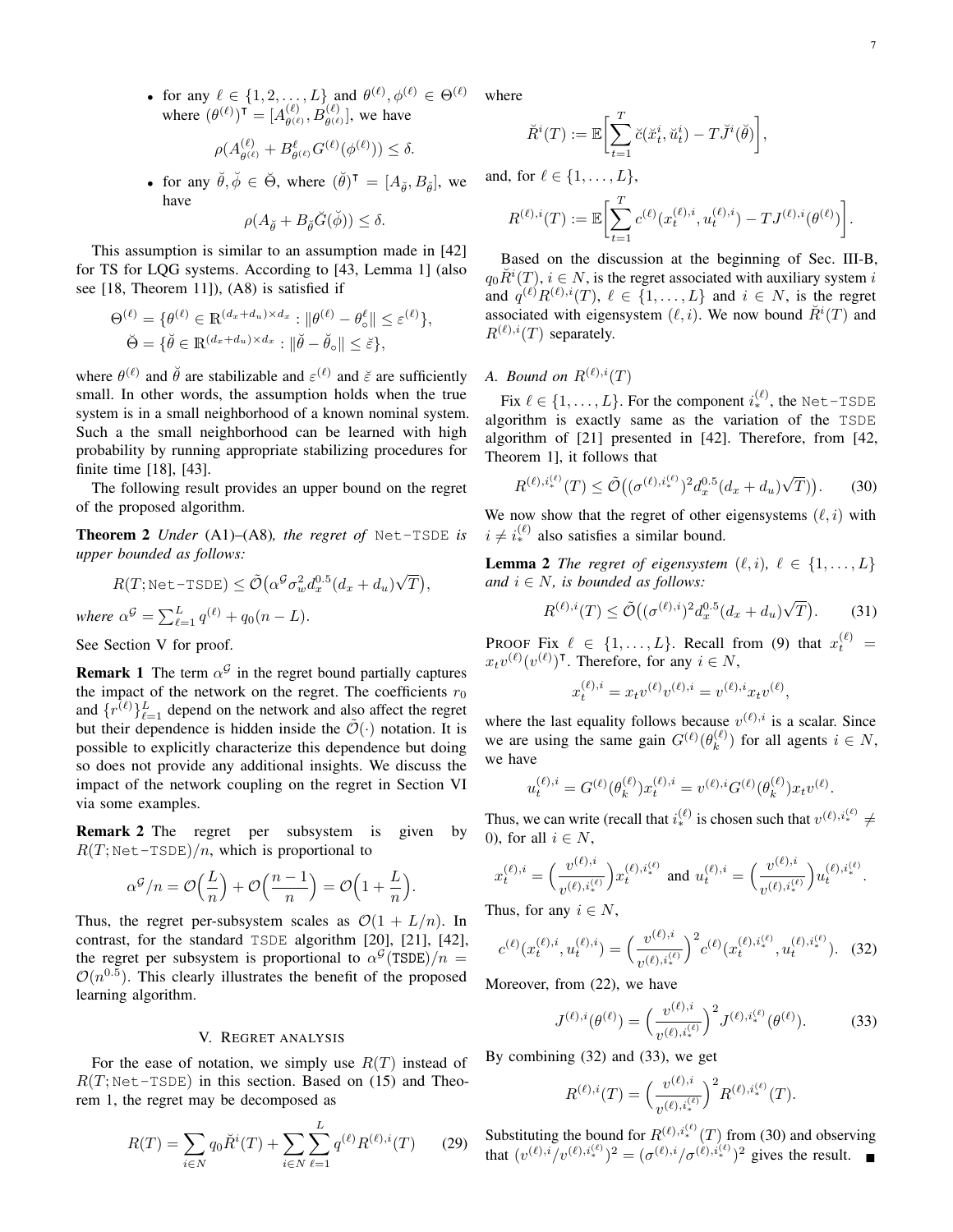# *B.* Bound on  $\check{R}^i(T)$

The update of the posterior  $\tilde{p}_t$  on  $\tilde{\theta}$  does not depend on the history of states and actions of any fixed agent  $i$ . Therefore, we cannot directly use the argument presented in [42] to bound the regret  $\check{R}$ <sup>i</sup>(T). We present a bound from first principles below.

For the ease of notation, for any episode k, we use  $\check{G}_k$  and  $\breve{S}_k$  to denote  $\breve{G}(\breve{\theta}_k)$  and  $\breve{S}(\breve{\theta}_k)$  respectively. From LQ optimal control theory [44], we know that the average cost  $\breve{J}^i(\breve{\theta}_k)$  and the optimal policy  $\breve{u}_t^i = \breve{G}_k \breve{x}_t^i$  for the model parameter  $\breve{\theta}_k$ satisfy the following Bellman equation:

$$
\begin{split} \breve{J}^i(\breve{\theta}_k) + (\breve{x}_t^i)^\mathsf{T} \breve{S}_k \breve{x}_t^i &= \breve{c}(\breve{x}_t^i, \breve{u}_t^i) \\ &+ \mathbb{E}\big[\big(\breve{\theta}_k^\mathsf{T} \breve{z}_t^i + \breve{w}_t^i\big)^\mathsf{T} \breve{S}_k \big(\breve{\theta}_k^\mathsf{T} \breve{z}_t^i + \breve{w}_t^i\big)\big]. \end{split}
$$

Adding and subtracting  $\mathbb{E}[(\breve{x}_{t+1}^i)^\mathsf{T} \breve{S}_k \breve{x}_{t+1}^i \mid \breve{z}_t^i]$  and noting that  $\breve{x}_{t+1}^i = \breve{\theta}^\intercal \breve{z}_t^i + \breve{w}_t^i$ , we get that

$$
\breve{c}(\breve{x}^i_t, \breve{u}^i_t) = \breve{J}^i(\breve{\theta}_k) + (\breve{x}^i_t)^{\mathsf{T}} \breve{S}_k \breve{x}^i_t - \mathbb{E}[(\breve{x}^i_{t+1})^{\mathsf{T}} \breve{S}_k \breve{x}^i_{t+1} | \breve{z}^i_t] + (\breve{\theta}^{\mathsf{T}} \breve{z}^i_t)^{\mathsf{T}} \breve{S}_k((\breve{\theta})^{\mathsf{T}} \breve{z}^i_t) - (\breve{\theta}^{\mathsf{T}}_k \breve{z}^i_t)^{\mathsf{T}} \breve{S}_k((\breve{\theta}_k)^{\mathsf{T}} \breve{z}^i_t).
$$
\n(34)

Let  $\breve{K}_T$  denote the number of episodes of the auxiliary actor until horizon T. For each  $k > \check{K}_T$ , we define  $\check{t}_k$  to be  $T + 1$ . Then, using  $(34)$ , we have that for any agent i,

$$
\check{R}^{i}(T) = \mathbb{E}\left[\sum_{k=1}^{\check{K}_{T}}\check{T}_{k}\check{J}^{i}(\check{\theta}_{k}) - T\check{J}^{i}(\check{\theta})\right]
$$
\nregret due to sampling error =:  $\check{R}_{0}^{i}(T)$ \n
$$
+ \mathbb{E}\left[\sum_{k=1}^{\check{K}_{T}}\sum_{t=i_{k}}^{\check{t}_{k+1}-1} [(\check{x}_{t}^{i})^{\mathsf{T}}\check{S}_{k}\check{x}_{t}^{i} - (\check{x}_{t+1}^{i})^{\mathsf{T}}\check{S}_{k}\check{x}_{t+1}^{i}] \right]
$$
\nregret due to time-varying controller =:  $\check{R}_{1}^{i}(T)$ \n
$$
+ \mathbb{E}\left[\sum_{k=1}^{\check{K}_{T}}\sum_{t=i_{k}}^{\check{t}_{k+1}-1} [(\check{\theta}^{\mathsf{T}}\check{z}_{t}^{i})^{\mathsf{T}}\check{S}_{k}((\check{\theta})^{\mathsf{T}}\check{z}_{t}^{i}) - (\check{\theta}_{k}^{\mathsf{T}}\check{z}_{t}^{i})^{\mathsf{T}}\check{S}_{k}((\check{\theta}_{k})^{\mathsf{T}}\check{z}_{t}^{i}) \right].
$$
\nregret due to model mismatch =:  $\check{R}_{2}^{i}(T)$ 

Lemma 3 *The terms in* (35) *are bounded as follows:*

1)  $\check{R}_0^i(T) \leq \tilde{\mathcal{O}}((\check{\sigma}^i)^2(d_x + d_u)^{0.5})$ T)*.* 1)  $R_0^i(T) \leq \mathcal{O}((\sigma^i)^2 (d_x + d_u)^{0.5}\sqrt{\sigma^2}$ <br>
2)  $\widetilde{R}_1^i(T) \leq \widetilde{\mathcal{O}}((\widetilde{\sigma}^i)^2 (d_x + d_u)^{0.5}\sqrt{\sigma^2}$ T)*.* 3)  $\check{R}_2^i(T) \leq \tilde{\mathcal{O}}((\check{\sigma}^i)^2 \check{d}_x^{0.5} (d_x + d_u))$ √ T)*.*

*Combining these three, we get that*

$$
\breve{R}^{i}(T) \leq \tilde{\mathcal{O}}((\breve{\sigma}^{i})^{2} d_{x}^{0.5}(d_{x} + d_{u})\sqrt{T}). \tag{36}
$$

See Appendix for the proof.

## *C. Proof of Theorem 2*

For ease of notation, let  $R^* = \tilde{\mathcal{O}}(d_x^{0.5}(d_x + d_u))$ √  $T$ ). Then, by subsituting the result of Lemmas 2 and 3 in (29), we get that

$$
R(T) \le \sum_{i \in N} q_0(\breve{\sigma}^i)^2 R^* + \sum_{i \in N} \sum_{\ell=1}^L q^{(\ell)}(\sigma^{(\ell),i})^2 R^*
$$

$$
\stackrel{(a)}{=} \sum_{i \in N} q_0(\breve{v}^i)^2 \sigma_w^2 R^* + \sum_{i \in N} \sum_{\ell=1}^L q^{(\ell)} (v^{(\ell),i})^2 \sigma_w^2 R^*
$$
\n
$$
\stackrel{(b)}{=} \left( q_0(n-L) + \sum_{\ell=1}^L q^{(\ell)} \right) \sigma_w^2 R^*,
$$
\n(37)

where  $(a)$  follows from  $(24)$  and  $(b)$  follows from observing that  $\sum_{i \in N} (v^{(\ell),i})^2 = 1$  and therefore  $\sum_{i \in N} (\check{v}^i)^2 = n - L$ . Eq. (37) establishes the result of Theorem 2.

#### VI. SOME EXAMPLES

## *A. Mean-field system*

Consider a complete graph  $G$  where the edge weights are equal to  $1/n$ . Let M be equal to the adjacency matrix of the graph, i.e.,  $M = \frac{1}{n} \mathbb{1}_{n \times n}$ . Thus, the system dynamics are given by

$$
x_{t+1}^i = Ax_t^i + Bu_t^i + D\bar{x}_t + E\bar{u}_t + w_t^i,
$$

where  $\bar{x}_t = \frac{1}{n} \sum_{i \in N} x_t^i$  and  $\bar{u}_t = \frac{1}{n} \sum_{i \in N} u_t^i$ . Suppose  $K_x =$  $K_u = 1$  and  $q_0 = r_0 = 1/n$  and  $q_1 = r_1 = \kappa/n$ , where  $\kappa$  is a positive constant.

In this case, M has rank  $L = 1$ , the non-zero eigenvalue of M is  $\lambda^{(1)} = 1$ , the corresponding normalized eigenvector is  $\frac{1}{\sqrt{n}} \mathbb{1}_{n \times 1}$  and  $q^{(1)} = r^{(1)} = q_0 + q_1 = (1 + \kappa)/n$ . The eigenstate is given by  $x_t^1 = [\bar{x}_t, \dots, \bar{x}_t]$  and a similar structure holds for the eigencontrol  $u_t^1$ . The per-step cost can be written as (see (15))

$$
c(x_t, u_t) = (1 + \kappa) \left[ \bar{x}_t^\mathsf{T} Q \bar{x}_t + \bar{u}_t^\mathsf{T} R \bar{u}_t \right].
$$
  
+ 
$$
\frac{1}{n} \sum_{i \in N} \left[ (x_t^i - \bar{x}_t)^\mathsf{T} Q (x_t^i - \bar{x}_t) + (u_t^i - \bar{u}_t)^\mathsf{T} R (u_t^i - \bar{u}_t) \right]
$$

Thus, the system is similar to the mean-field team system investigated in [6].

(35)  $\mathcal{O}(1 + \frac{1}{n})$ . Thus, for the mean-field system, the regret of For this model, the network dependent constant  $\alpha^{\mathcal{G}}$  in the regret bound of Theorem 2 is given by  $\alpha^{\mathcal{G}} = (1 + \frac{\kappa}{n}) =$ Net-TSDE scales as  $\mathcal{O}(1+\frac{1}{n})$  with the number of agents. This is consistent with the discussion following Theorem 2.

We test these conclusions via numerical simulations of a scalar mean-field model with  $d_x = d_u = 1$ ,  $\sigma_w^2 = 1$ ,  $A = 1$ ,  $B = 0.3, D = 0.5, E = 0.2, Q = 1, R = 1, \text{ and } \kappa = 0.5.$ The uncertain sets are chosen as  $\Theta^{(1)} = {\theta^{(1)} \in \mathbb{R}^2 : A + D + \Theta}$  $(B+E)G^{(1)}(\theta^{(1)}) < \delta$  and  $\breve{\Theta} = {\{\breve{\theta} \in \mathbb{R}^2 : A + B\breve{G}(\breve{\theta}) \leq \delta\}}$  $\delta$ } where  $\delta = 0.99$ . The prior over these uncertain sets is chosen according to (A6)–(A7) where  $\mu_1 = \mu_1^{(1)} = [1, 1]^\mathsf{T}$  and  $\Sigma_1 = \Sigma_1^{(1)} = I$ . We set  $T_{\min} = 0$  in Net-TSDE. The system is simulated for a horizon of  $T = 5000$  and the expected regret  $R(T)$  averaged over 500 sample trajectories is shown in Fig. 1. As expected, the regret scales as  $\tilde{\mathcal{O}}(\sqrt{T})$  with time and  $\mathcal{O}(1+\frac{1}{n})$  with the number of agents.

## *B. A general low-rank network*

We consider a network with  $4n$  nodes given by the graph  $\mathcal{G} = \mathcal{G}^{\circ} \otimes \mathcal{C}_n$ , where  $\mathcal{G}^{\circ}$  is a 4-node graph shown in Fig. 2 and  $C_n$  is the complete graph with n nodes and each edge weight equal to  $\frac{1}{n}$ . Let M be the adjacency matrix of G which is given as  $M = M^{\circ} \otimes \frac{1}{n} \mathbb{1}_{n \times n}$ , where  $M^{\circ}$  is the adjacency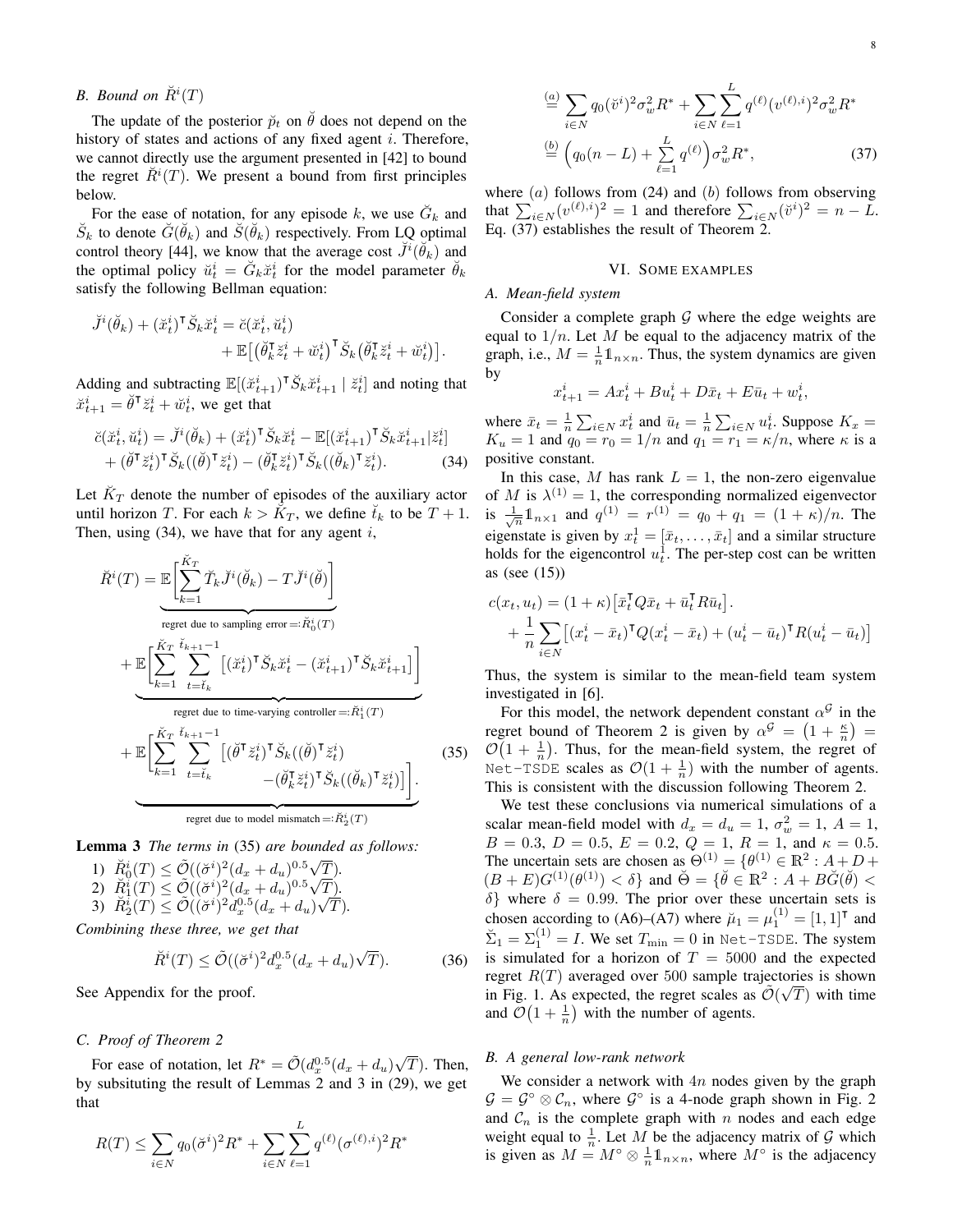

Figure 1: Regret for mean-field system.



Figure 2: Graph  $\mathcal{G}^{\circ}$  with  $n = 4$  nodes and its adjacency matrix



Figure 3: Regret for general low-rank network.

matrix of  $\mathcal{G}^{\circ}$  shown in Fig. 2. Moreover, suppose  $K_x = 2$  with  $q_0 = 1$ ,  $q_1 = -2$ , and  $q_2 = 1$  and  $K_u = 0$  with  $r_0 = 1$ . Note that the cost is not normalized per-agent.

In this case, the rank of  $M^{\circ}$  is 2 with eigenvalues  $\pm \rho$ , where  $\rho = \sqrt{2(a^2 + b^2)}$  and the rank of  $\frac{1}{n} \mathbb{1}_{n \times n}$  is 1 with where  $p = \sqrt{2(a + b)}$  and the rank of  $n \geq n \geq 1$  while<br>eigenvalue 1. Thus,  $M = M^\circ \otimes \frac{1}{n} \mathbb{1}_{n \times n}$  has the same non-zero eigenvalues as  $M^{\circ}$  given by  $\lambda^{(1)} = \rho$  and  $\lambda^{(2)} = -\rho$ . Further,  $q^{(\ell)} = (1 - \lambda^{(\ell)})^2$  and  $r^{(\ell)} = 1$ , for  $\ell \in \{1, 2\}$ . We assume that  $a^2 + b^2 \neq 0.5$ , so that the model satisfies (A3).

For this model, the scaling parameter  $\alpha^{\mathcal{G}}$  in the regret bound in Theorem 2 is given by

$$
\alpha^{G} = (1 - \rho)^{2} + (1 + \rho)^{2} + (4n - 2) = 4n + 2\rho^{2}.
$$

Recall that  $\rho^2 = (\lambda^{(1)})^2 = (\lambda^{(2)})^2$ . Thus,  $\alpha^{\mathcal{G}}$  has an explicit dependence on the square of the eigenvalues and the number of nodes.

We verify this relationship via numerical simulations. We consider the graph above with two choices of parameters  $(a, b)$ : (i)  $a = b = 0.05$  and (ii)  $a = b = 5$ . For both cases, we consider a scalar system with parameters same as the mean-field system considered in Sec. VI-A. The regret for both cases with different choices of number of agents  $4n \in \{4, 40, 80, 100\}$  is shown in Fig. 3. As expected, the regret scales as  $\tilde{\mathcal{O}}(\sqrt{T})$  with time and  $\mathcal{O}(4n + 2\rho^2)$  with the number of agents.

## VII. CONCLUSION

We consider the problem of controlling an unknown LQG system consisting of multiple subsystems connected over a network. By utilizing a spectral decomposition technique, we decompose the coupled subsystems into eigen and auxiliary systems. We propose a TS-based learning algorithm Net-TSDE which maintains separate posterior distributions on the unknown parameters  $\theta^{(\ell)}, \ell \in \{1, \ldots, L\}$ , and  $\check{\theta}$  associated with the eigen and auxiliary systems respectively. For each eigen-system, Net-TSDE learns the unknown parameter  $\theta^{(\ell)}$  and controls the system in a manner similar to the TSDE algorithm for single agent LQG systems proposed in [20], [21], [42]. Consequently, the regret for each eigen system can be bounded using the results of  $[20]$ ,  $[21]$ ,  $[42]$ . However, the part of the Net-TSDE algorithm that performs learning and control for the auxiliary system has an agent selection step and thus requires additional analysis to bound its regret. Combining the regret bounds for the eigen and auxiliary systems shows that the total expected regret of Net-TSDE is upper bounded by  $\tilde{\mathcal{O}}(nd_x^{0.5}(\tilde{d_x}+d_u)\sqrt{T}).$ The empirically observed scaling of regret with respect to the time horizon  $T$  and the number of subsystems  $n$  in our numerical experiments agrees with the theoretical upper bound.

The results presented in this paper rely on the spectral decomposition developed in [23]. A limitation of this decomposition is that the local dynamics (i.e., the  $(A, B)$  matrices) are assumed to be identical for all subsystems. Interesting generalizations overcoming this limitation include settings where (i) there are multiple types of subsystems and the  $(A, B)$ matrices are the same for subsystems of the same type but different across types; and (ii) the subsystems are not identical but approximately identical, i.e., there are nominal dynamics  $(A^{\circ}, B^{\circ})$  and the local dynamics  $(A^{i}, B^{i})$  of subsystem i are in a small neighborhood of  $(A^{\circ}, B^{\circ})$ .

The decomposition in [23] exploits the fact that the dynamics and the cost couplings have the same spectrum (i.e., the same orthonormal eigenvectors). It is also possible to consider learning algorithms which exploit other features of the network such as sparsity in the case of networked MDPs [33], [34].

#### **REFERENCES**

- [1] N. Sandell, P. Varaiya, M. Athans, and M. Safonov, "Survey of decentralized control methods for large scale systems," *IEEE Trans. Autom. Control*, vol. 23, no. 2, pp. 108–128, 1978.
- [2] J. Lunze, "Dynamics of strongly coupled symmetric composite systems," *International Journal of Control*, vol. 44, no. 6, pp. 1617–1640, 1986.
- [3] M. K. Sundareshan and R. M. Elbanna, "Qualitative analysis and decentralized controller synthesis for a class of large-scale systems with symmetrically interconnected subsystems," *Automatica*, vol. 27, no. 2, pp. 383–388, 1991.
- [4] G.-H. Yang and S.-Y. Zhang, "Structural properties of large-scale systems possessing similar structures," *Automatica*, vol. 31, no. 7, pp. 1011–1017, 1995.
- [5] S. C. Hamilton and M. E. Broucke, "Patterned linear systems," *Automatica*, vol. 48, no. 2, pp. 263–272, 2012.
- [6] J. Arabneydi and A. Mahajan, "Team-optimal solution of finite number of mean-field coupled LQG subsystems," in *Conf. Decision and Control*, (Kyoto, Japan), Dec. 2015.
- [7] K. J. Astrom and B. Wittenmark, *Adaptive Control*. Addison-Wesley Longman Publishing Co., Inc., 1994.
- [8] S. J. Bradtke, "Reinforcement learning applied to linear quadratic regulation," in *Neural Information Processing Systems*, pp. 295–302, 1993.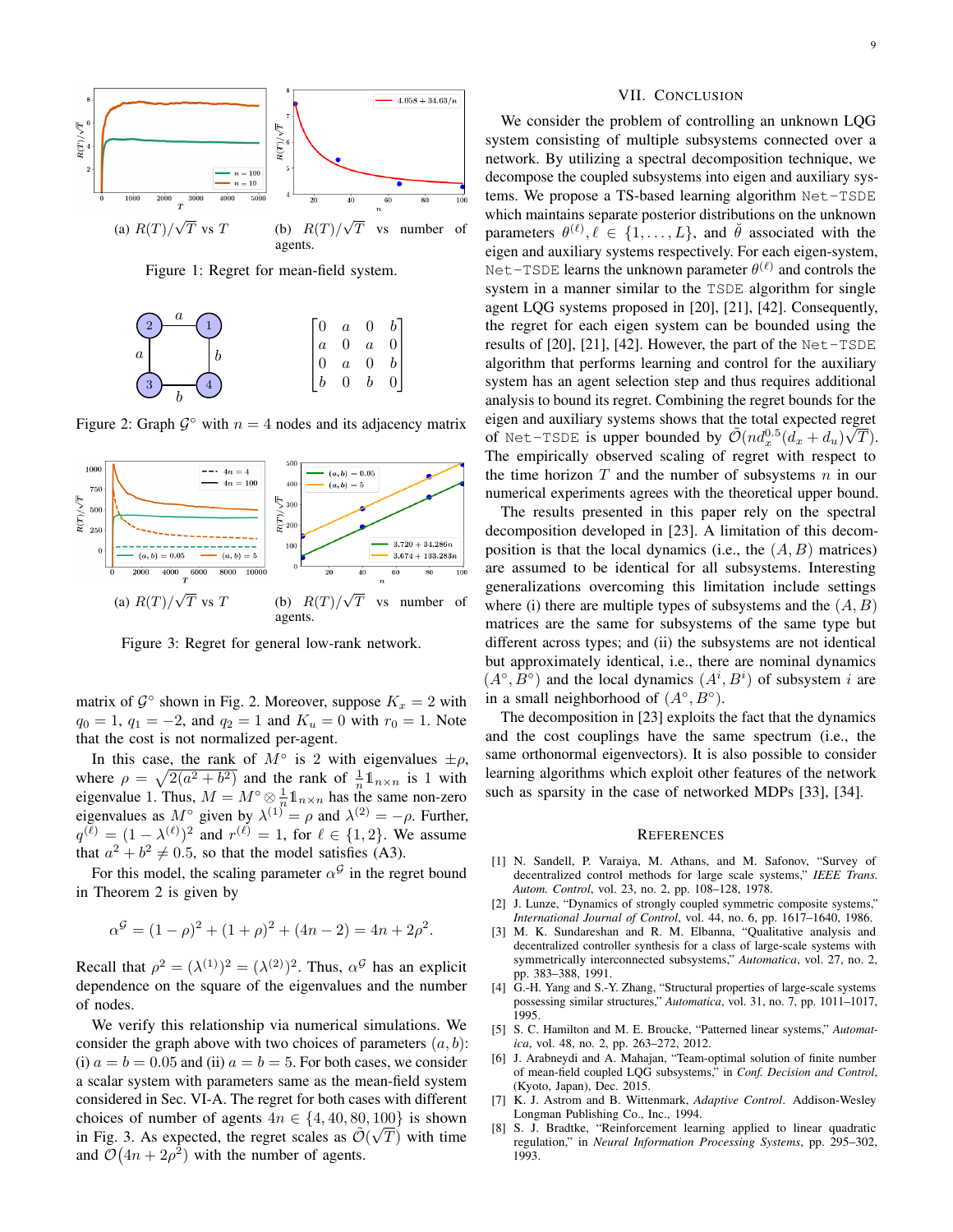- [9] S. J. Bradtke, B. E. Ydstie, and A. G. Barto, "Adaptive linear quadratic control using policy iteration," in *Proceedings of American Control Conference*, vol. 3, pp. 3475–3479, 1994.
- [10] M. C. Campi and P. Kumar, "Adaptive linear quadratic Gaussian control: the cost-biased approach revisited," *SIAM Journal on Control and Optimization*, vol. 36, no. 6, pp. 1890–1907, 1998.
- [11] Y. Abbasi-Yadkori and C. Szepesvári, "Regret bounds for the adaptive control of linear quadratic systems," in *Annual Conference on Learning Theory*, pp. 1–26, 2011.
- [12] M. K. S. Faradonbeh, A. Tewari, and G. Michailidis, "Optimism-based adaptive regulation of linear-quadratic systems," *IEEE Trans. Autom. Control*, vol. 66, no. 4, pp. 1802–1808, 2021.
- [13] A. Cohen, T. Koren, and Y. Mansour, "Learning linear-quadratic A. Conen, 1. Koren, and *Y. Mansour*, "Learning linear-quadratic regulators efficiently with only  $\sqrt{T}$  regret," in *International Conference on Machine Learning*, pp. 1300–1309, 2019.
- [14] M. Abeille and A. Lazaric, "Efficient optimistic exploration in linearquadratic regulators via Lagrangian relaxation," in *International Conference on Machine Learning*, pp. 23–31, 2020.
- [15] S. Dean, H. Mania, N. Matni, B. Recht, and S. Tu, "Regret bounds for robust adaptive control of the linear quadratic regulator," in *Neural Information Processing Systems*, pp. 4192–4201, 2018.
- [16] H. Mania, S. Tu, and B. Recht, "Certainty equivalent control of LQR is efficient." arXiv:1902.07826, 2019.
- [17] M. K. S. Faradonbeh, A. Tewari, and G. Michailidis, "Input perturbations for adaptive control and learning," *Automatica*, vol. 117, p. 108950, 2020.
- [18] M. Simchowitz and D. Foster, "Naive exploration is optimal for online LQR," in *International Conference on Machine Learning*, pp. 8937–8948, 2020.
- [19] M. K. S. Faradonbeh, A. Tewari, and G. Michailidis, "On adaptive Linear–Quadratic regulators," *Automatica*, vol. 117, p. 108982, July 2020.
- [20] Y. Ouyang, M. Gagrani, and R. Jain, "Control of unknown linear systems with Thompson sampling," in *Allerton Conference on Communication, Control, and Computing*, pp. 1198–1205, 2017.
- [21] Y. Ouyang, M. Gagrani, and R. Jain, "Posterior sampling-based reinforcement learning for control of unknown linear systems," *IEEE Trans. Autom. Control*, vol. 65, no. 8, pp. 3600–3607, 2020.
- [22] M. Abeille and A. Lazaric, "Improved regret bounds for Thompson sampling in linear quadratic control problems," in *International Conference on Machine Learning*, pp. 1–9, 2018.
- [23] S. Gao and A. Mahajan, "Optimal control of network-coupled subsystems: Spectral decomposition and low-dimensional solutions," *inprint IEEE Trans. Control of Networked Sys.*, 2022.
- [24] P. Auer, N. Cesa-Bianchi, and P. Fischer, "Finite-time analysis of the multiarmed bandit problem," *Machine learning*, vol. 47, no. 2-3, pp. 235– 256, 2002.
- [25] S. Agrawal and N. Goyal, "Analysis of Thompson sampling for the multi-armed bandit problem," in *Conference on Learning Theory*, 2012.
- [26] H. Wang, S. Lin, H. Jafarkhani, and J. Zhang, "Distributed Q-learning with state tracking for multi-agent networked control," in *AAMAS*, pp. 1692 – 1694, 2021.
- [27] G. Jing, H. Bai, J. George, A. Chakrabortty, and P. K. Sharma, "Learning distributed stabilizing controllers for multi-agent systems," *IEEE Control Systems Letters*, 2021.
- [28] Y. Li, Y. Tang, R. Zhang, and N. Li, "Distributed reinforcement learning for decentralized linear quadratic control: A derivative-free policy optimization approach," in *Proc. Conf. Learning for Dynamics and Control*, pp. 814–814, June 2020.
- [29] S. Alemzadeh and M. Mesbahi, "Distributed q-learning for dynamically decoupled systems," in *2019 American Control Conference (ACC)*, pp. 772–777, IEEE, 2019.
- [30] J. Bu, A. Mesbahi, and M. Mesbahi, "Policy gradient-based algorithms for continuous-time linear quadratic control," *arXiv preprint arXiv:2006.09178*, 2020.
- [31] H. Mohammadi, M. R. Jovanovic, and M. Soltanolkotabi, "Learning the model-free linear quadratic regulator via random search," in *Learning for Dynamics and Control*, pp. 531–539, PMLR, 2020.
- [32] K. Zhang, Z. Yang, H. Liu, T. Zhang, and T. Basar, "Fully decentralized multi-agent reinforcement learning with networked agents," in *International Conference on Machine Learning*, pp. 5872–5881, 2018.
- [33] I. Osband and B. Van Roy, "Near-optimal reinforcement learning in factored MDPs," in *Advances in Neural Information Processing Systems*, vol. 27, Curran Associates, Inc., 2014.
- [34] X. Chen, J. Hu, L. Li, and L. Wang, "Efficient reinforcement learning in factored MDPs with application to constrained RL," *arXiv preprint arXiv:2008.13319*, 2021.
- [35] M. Huang, P. E. Caines, and R. P. Malhamé, "Large-population cost-coupled LQG problems with nonuniform agents: individual-mass behavior and decentralized epsilon-Nash equilibria," *IEEE Transactions on Automatic Control*, vol. 52, no. 9, pp. 1560–1571, 2007.
- [36] J.-M. Lasry and P.-L. Lions, "Mean field games," *Japanese Journal of Mathematics*, vol. 2, no. 1, pp. 229–260, 2007.
- [37] J. Subramanian and A. Mahajan, "Reinforcement learning in stationary mean-field games," in *International Conference on Autonomous Agents and Multi-Agent Systems*, pp. 251–259, 2019.
- [38] S. G. Subramanian, P. Poupart, M. E. Taylor, and N. Hegde, "Multi type mean field reinforcement learning," in *International Conference on Autonomous Agents and Multiagent Systems*, pp. 411–419, 2020.
- [39] M. A. uz Zaman, K. Zhang, E. Miehling, and T. Basar, "Reinforcement learning in non-stationary discrete-time linear-quadratic mean-field games," in *Conference on Decision and Control*, pp. 2278–2284, 2020.
- [40] M. Gagrani, S. Sudhakara, A. Mahajan, A. Nayyar, and Y. Ouyang, "Thompson sampling for linear quadratic mean-field teams." arXiv preprint arXiv:2011.04686, 2020.
- [41] J. Sternby, "On consistency for the method of least squares using martingale theory," *IEEE Trans. Autom. Control*, vol. 22, no. 3, pp. 346– 352, 1977.
- [42] M. Gagrani, S. Sudhakara, A. Mahajan, A. Nayyar, and Y. Ouyang, "A relaxed technical assumption for posterior sampling-based reinforcement learning for control of unknown linear systems," *arXiv preprint arXiv:2108.08502*, 2021.
- [43] M. K. S. Faradonbeh, A. Tewari, and G. Michailidis, "Finite-time adaptive stabilization of linear systems," *IEEE Trans. Autom. Control*, vol. 64, pp. 3498–3505, Aug. 2019.
- [44] P. R. Kumar and P. Varaiya, *Stochastic systems: Estimation, identification, and adaptive control*. SIAM Classics, 2015.
- [45] Y. Abbasi-Yadkori and C. Szepesvari, "Bayesian optimal control of smoothly parameterized systems: The lazy posterior sampling algorithm." arXiv preprint arXiv:1406.3926, 2014.

#### APPENDIX

#### *A. Preliminary Results*

Since  $\tilde{S}(\cdot)$  and  $\tilde{G}(\cdot)$  are continuous functions on a compact set  $\Theta$ , there exist finite constants  $\breve{M}_J$ ,  $\breve{M}_{\breve{\theta}}$ ,  $\breve{M}_S$ ,  $\breve{M}_G$ such that  $\text{Tr}(\check{S}(\check{\theta})) \leq \check{M}_J, ||\check{\theta}|| \leq \check{M}_{\check{\theta}}, ||\check{S}(\check{\theta})|| \leq \check{M}_S$  and  $\|[I, \check{G}(\check{\theta})^{\mathsf{T}}]^{\mathsf{T}}\| \leq M_G$  for all  $\check{\theta} \in \overline{\check{\Theta}}$  where  $\|\cdot\|$  is the induced matrix norm.

Let  $\check{X}_T^i = \check{\sigma}^i + \max_{1 \leq t \leq T} ||\check{x}_t^i||$ . The next two bounds follow from [42, Lemma 4] and [42, Lemma 5].

**Lemma 4** *For each node*  $i \in N$ *, any*  $q \ge 1$  *and any*  $T > 1$ *,* 

$$
\mathbb{E}\bigg[\frac{(\breve{X}^i_T)^q}{(\breve{\sigma}^i)^q}\bigg] \leq \mathcal{O}\big(\log T\big).
$$

**Lemma 5** *For any*  $q \geq 1$ *, we have* 

$$
\mathbb{E}\left[\frac{(\breve{X}_{T}^{i})^{q}}{(\breve{\sigma}^{i})^{q}}\log\left(\sum_{t=1}^{T}\frac{(\breve{X}_{T}^{i})^{2}}{(\breve{\sigma}^{i})^{2}}\right)\right]
$$
\n
$$
\leq \mathbb{E}\left[\frac{(\breve{X}_{T}^{i})^{q}}{(\breve{\sigma}^{i})^{q}}\log\left(\sum_{t=1}^{T}\sum_{i\in N}\frac{(\breve{X}_{T}^{i})^{2}}{(\breve{\sigma}^{i})^{2}}\right)\right] \leq \tilde{\mathcal{O}}(1). \tag{38}
$$

The next lemma gives an upper bound on the number of episodes  $\breve{K}_T$ .

**Lemma 6** The number of episodes  $K_T$  is bounded as follows:

$$
\breve{K}_T \leq \mathcal{O}\left(\sqrt{(d_x + d_u)T \log\left(\sum_{t=1}^{T-1} \frac{(\breve{X}_T^{j_t})^2}{(\breve{\sigma}^{j_t})^2}\right)}\right).
$$

PROOF We can follow the same argument as in the proof of Lemma 5 in [42]. Let  $\tilde{\eta} - 1$  be the number of times the second stopping criterion is triggered for  $\breve{p}_t$ . Using the analysis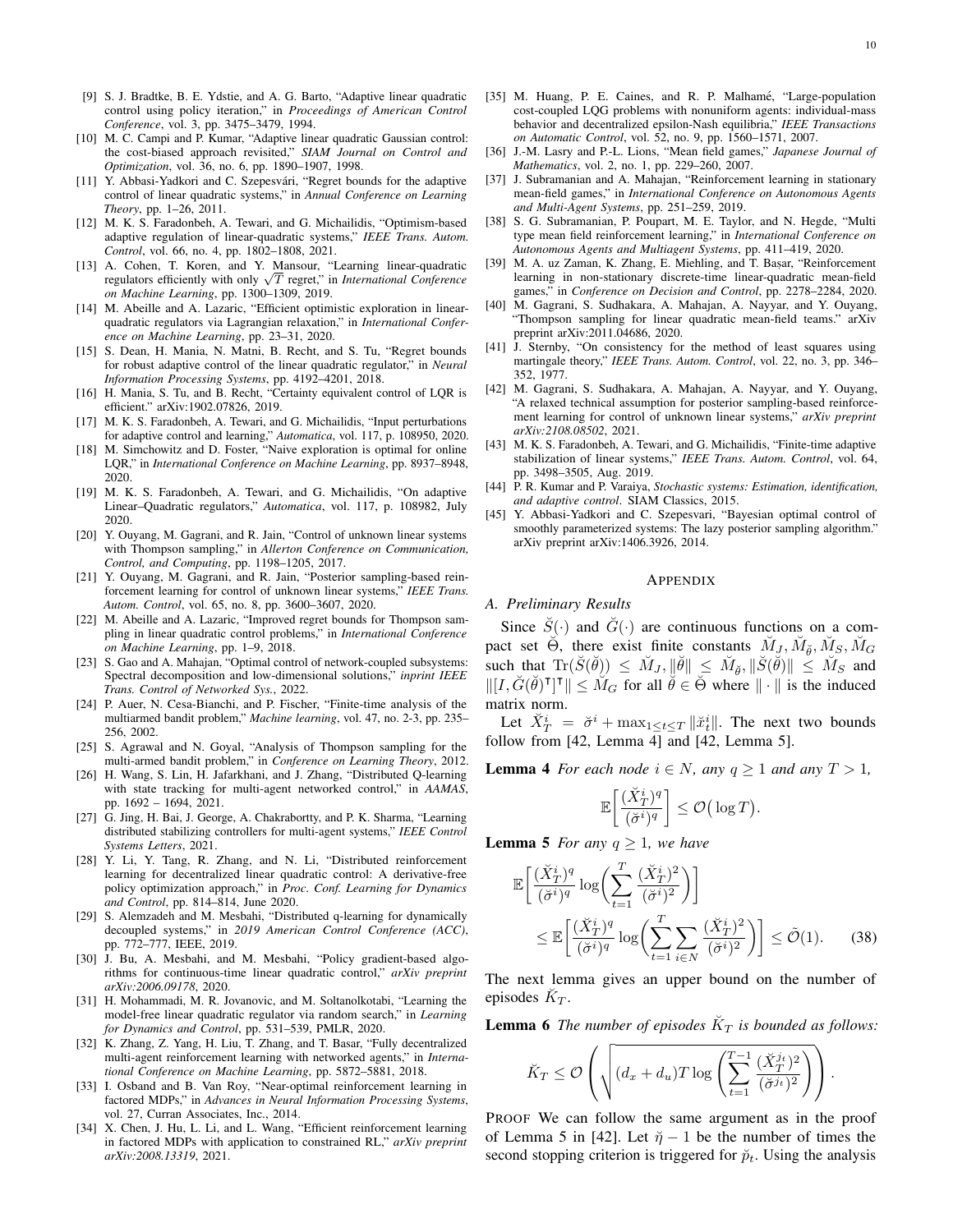in the proof of Lemma 5 in [42], we can get the following inequalities:

$$
\breve{K}_T \le \sqrt{2\breve{\eta}T},\tag{39}
$$

$$
\det(\check{\Sigma}_T^{-1}) \ge 2^{\check{\eta}-1} \det(\check{\Sigma}_1^{-1}) \ge 2^{\check{\eta}-1} \check{\lambda}_{\min}^d,\tag{40}
$$

where  $d = d_x + d_u$  and  $\lambda_{\min}$  is the minimum eigenvalue of  $\check{\Sigma}_1^{-1}$ .

Combining (40) with  $\text{Tr}(\Sigma_T^{-1})/d \geq \det(\Sigma_T^{-1})^{1/d}$ , we get  $\text{Tr}(\check{\Sigma}_T^{-1}) \ge d\check{\lambda}_{\min} 2^{(\check{\eta}-1)/d}$ . Thus,

$$
\breve{\eta} \le 1 + \frac{d}{\log 2} \log \left( \frac{\operatorname{Tr}(\breve{\Sigma}_T^{-1})}{d\breve{\lambda}_{\min}} \right). \tag{41}
$$

Now, we bound  $\text{Tr}(\check{\Sigma}_T^{-1})$ . From (28b), we have

$$
\operatorname{Tr}(\check{\Sigma}_T^{-1}) = \operatorname{Tr}(\check{\Sigma}_1^{-1}) + \sum_{t=1}^{T-1} \frac{1}{(\check{\sigma}^{j_t})^2} \underbrace{\operatorname{Tr}(\check{z}_t^{j_t}(\check{z}_t^{j_t})^{\mathsf{T}})}_{= \|\check{z}_t^{j_t}\|^2}.
$$
 (42)

Note that  $||\breve{z}_t^{j_t}|| = ||[I, \breve{G}(\breve{\theta})^{\intercal}]^{\intercal} \breve{x}_t^{j_t}|| \leq \breve{M}_G ||\breve{x}_t^{j_t}|| \leq \breve{M}_G \breve{X}_T^{j_t}.$ Using  $\|\breve{z}_t^{j_t}\|^2 \leq \widetilde{M}_G^2(\breve{X}_T^{j_t})^2$  in (42) and substituting the resulting bound on  $\text{Tr}(\check{\Sigma}_T^{-1})$  in (41) and then combining it with the bound on  $\eta$  in (39), gives the result of the lemma.

**Lemma 7** The expected value of  $\breve{K}_T$  is bounded as follows:

$$
\mathbb{E}[\breve{K}_T] \le \tilde{\mathcal{O}}\left(\sqrt{(d_x + d_u)T}\right)
$$

PROOF From Lemma 6, we get

$$
\mathbb{E}[\breve{K}_T] \leq \mathcal{O}\left(\mathbb{E}\left[\sqrt{(d_x + d_u)T\log\left(\sum_{t=1}^{T-1} \frac{(\breve{X}_T^{j_t})^2}{(\breve{\sigma}^{j_t})^2}\right)}\right]\right)
$$
  

$$
\leq \mathcal{O}\left(\sqrt{(d_x + d_u)T\log\left(\mathbb{E}\left[\sum_{t=1}^{T-1} \frac{(\breve{X}_T^{j_t})^2}{(\breve{\sigma}^{j_t})^2}\right] \right)}\right)
$$
  

$$
\leq \mathcal{O}\left(\sqrt{(d_x + d_u)T\log\left(\mathbb{E}\left[\sum_{t=1}^{T-1} \sum_{i \in N} \frac{(\breve{X}_T^{i_t})^2}{(\breve{\sigma}^{i_t})^2}\right] \right)}\right)
$$
  

$$
\leq \mathcal{O}(\sqrt{(d_x + d_u)T})
$$

where  $(a)$  follows from Jensen's inequality and  $(b)$  follows from Lemma 4.

## *B. Proof of Lemma 3*

PROOF We will prove each part separately.

1) Bounding  $\widetilde{R}_0^i(T)$ : From an argument similar to the proof of Lemma 5 of [21], we get that  $\tilde{R}_0^i(T) \leq (\check{\sigma}^i)^2 \check{M}_J \mathbb{E}[\check{K}_T].$ The result then follows from substituting the bound on  $\mathbb{E}[\breve{K}_T]$ from Lemma 7.

2) Bounding  $\check{R}_1^i(T)$ :

$$
\check{R}_{1}^{i}(T) = \mathbb{E}\bigg[\sum_{k=1}^{\check{K}_{T}} \sum_{t=\check{t}_{k}}^{\check{t}_{k+1}-1} \left[ (\check{x}_{t}^{i})^{\mathsf{T}} \check{S}_{k} \check{x}_{t}^{i} - (\check{x}_{t+1}^{i})^{\mathsf{T}} \check{S}_{k} \check{x}_{t+1}^{i} \right] \bigg]
$$
\n
$$
= \mathbb{E}\bigg[\sum_{k=1}^{\check{K}_{T}} \left[ (\check{x}_{\check{t}_{k}}^{i})^{\mathsf{T}} \check{S}_{k} \check{x}_{\check{t}_{k}}^{i} - (\check{x}_{\check{t}_{k+1}}^{i})^{\mathsf{T}} \check{S}_{k} \check{x}_{\check{t}_{k+1}}^{i} \right] \bigg]
$$

$$
\leq \mathbb{E}\bigg[\sum_{k=1}^{\tilde{K}_T} (\tilde{x}_{t_k}^i)^\mathsf{T} \tilde{S}_k \tilde{x}_{t_k}^i\bigg] \leq \mathbb{E}\bigg[\sum_{k=1}^{\tilde{K}_T} \|\tilde{S}_k\| \|\tilde{x}_{t_k}^i\|^2\bigg] \leq \breve{M}_S \mathbb{E}[\breve{K}_T (\breve{X}_T^i)^2] \tag{43}
$$

where the last inequality follows from  $\|\breve{S}_k\| \leq \breve{M}_S$ . Using the bound for  $\check{K}_T$  in Lemma 6, we get

$$
\check{R}_1^i(T) \le \mathcal{O}\left(\sqrt{(d_x + d_u)T} \mathbb{E}\left[ (\check{X}_T^i)^2 \sqrt{\log\left(\sum_{t=1}^{T-1} \frac{(\check{X}_T^{j_t})^2}{(\check{\sigma}^{j_t})^2}\right)}\right]\right).
$$
\n(44)

Now, consider the term

$$
\mathbb{E}\left[ (\check{X}_{T}^{i})^{2} \sqrt{\log\left(\sum_{t=1}^{T-1} \frac{(\check{X}_{T}^{j_{t}})^{2}}{(\check{\sigma}^{j_{t}})^{2}}\right)}\right]\right)
$$
\n
$$
\stackrel{(a)}{\leq} \sqrt{\mathbb{E}[(\check{X}_{T}^{i})^{4}] \mathbb{E}\left[\log\left(\sum_{t=1}^{T-1} \frac{(\check{X}_{T}^{j_{t}})^{2}}{(\check{\sigma}^{j_{t}})^{2}}\right)\right]}
$$
\n
$$
\stackrel{(b)}{\leq} \sqrt{\mathbb{E}[(\check{X}_{T}^{i})^{4}] \log\left(\mathbb{E}\left[\sum_{t=1}^{T-1} \sum_{i\in N} \frac{(\check{X}_{T}^{i})^{2}}{(\check{\sigma}^{j_{t}})^{2}}\right]\right)}
$$
\n
$$
\stackrel{(c)}{\leq} \tilde{\mathcal{O}}((\check{\sigma}^{i})^{2}),
$$
\n(45)

where  $(a)$  follows from Cauchy-Schwarz,  $(b)$  follows from Jensen's inequality and (c) follows from Lemma 4. The result then follows from substituting (45) in (43).

3) Bounding  $\check{R}_2^i(T)$ : As in [21], we can bound the inner summand in  $\tilde{R}^i_2(\tilde{T})$  as

$$
\begin{aligned} \left[ (\breve{\theta}^{\mathsf{T}} \breve{z}_{t}^{i})^{\mathsf{T}} \breve{S}_{k} (\breve{\theta}^{\mathsf{T}} \breve{z}_{t}^{i}) - (\breve{\theta}_{k}^{\mathsf{T}} \breve{z}_{t}^{i})^{\mathsf{T}} \breve{S}_{k} ((\breve{\theta}_{k})^{\mathsf{T}} \breve{z}_{t}^{i}) \right] &\leq \mathcal{O}(\breve{X}_{T}^{i} \| (\breve{\theta} - \breve{\theta}_{k})^{\mathsf{T}} \breve{z}_{t}^{i} \|). \end{aligned}
$$

Therefore,

$$
\breve{R}_{2}^{i}(T) \leq \mathcal{O}\bigg(\mathbb{E}\Big[\breve{X}_{T}^{i}\sum_{k=1}^{\breve{K}_{T}}\sum_{t=\breve{t}_{k}}^{\breve{t}_{k+1}-1}\|(\breve{\theta}-\breve{\theta}_{k})^{\mathsf{T}}\breve{z}_{t}^{i}\|\Big]\bigg). \qquad(46)
$$

The term inside  $\mathcal{O}(\cdot)$  can be written as

$$
\mathbb{E}\left[\check{X}_{T}^{i}\sum_{k=1}^{\check{K}_{T}}\sum_{t=\check{t}_{k}}^{t_{k+1}-1}\|(\check{\theta}-\check{\theta}_{k})^{\mathsf{T}}\check{z}_{t}^{i}\|\right]
$$
\n
$$
=\mathbb{E}\left[\check{X}_{T}^{i}\sum_{k=1}^{\check{K}_{T}}\sum_{t=\check{t}_{k}}^{t_{k+1}-1}\|(\check{\Sigma}_{t_{k}}^{-0.5}(\check{\theta}-\check{\theta}_{k}))^{\mathsf{T}}\check{\Sigma}_{t_{k}}^{0.5}\check{z}_{t}^{i}\|\right]
$$
\n
$$
\leq \mathbb{E}\left[\sum_{k=1}^{\check{K}_{T}}\sum_{t=\check{t}_{k}}^{t_{k+1}-1}\|\check{\Sigma}_{t_{k}}^{-0.5}(\check{\theta}-\check{\theta}_{k})\| \times \check{X}_{T}^{i}\|\check{\Sigma}_{t_{k}}^{0.5}\check{z}_{t}^{i}\|\right]
$$
\n
$$
\leq \sqrt{\mathbb{E}\left[\sum_{k=1}^{\check{K}_{T}}\sum_{t=\check{t}_{k}}^{t_{k+1}-1}\|\check{\Sigma}_{t_{k}}^{-0.5}(\check{\theta}-\check{\theta}_{k})\|^{2}\right]}
$$
\n
$$
\times \sqrt{\mathbb{E}\left[\sum_{k=1}^{\check{K}_{T}}\sum_{t=\check{t}_{k}}^{t_{k+1}-1}(\check{X}_{T}^{i})^{2}\|\check{\Sigma}_{t_{k}}^{0.5}\check{z}_{t}^{i}\|^{2}\right]}
$$
\n(47)